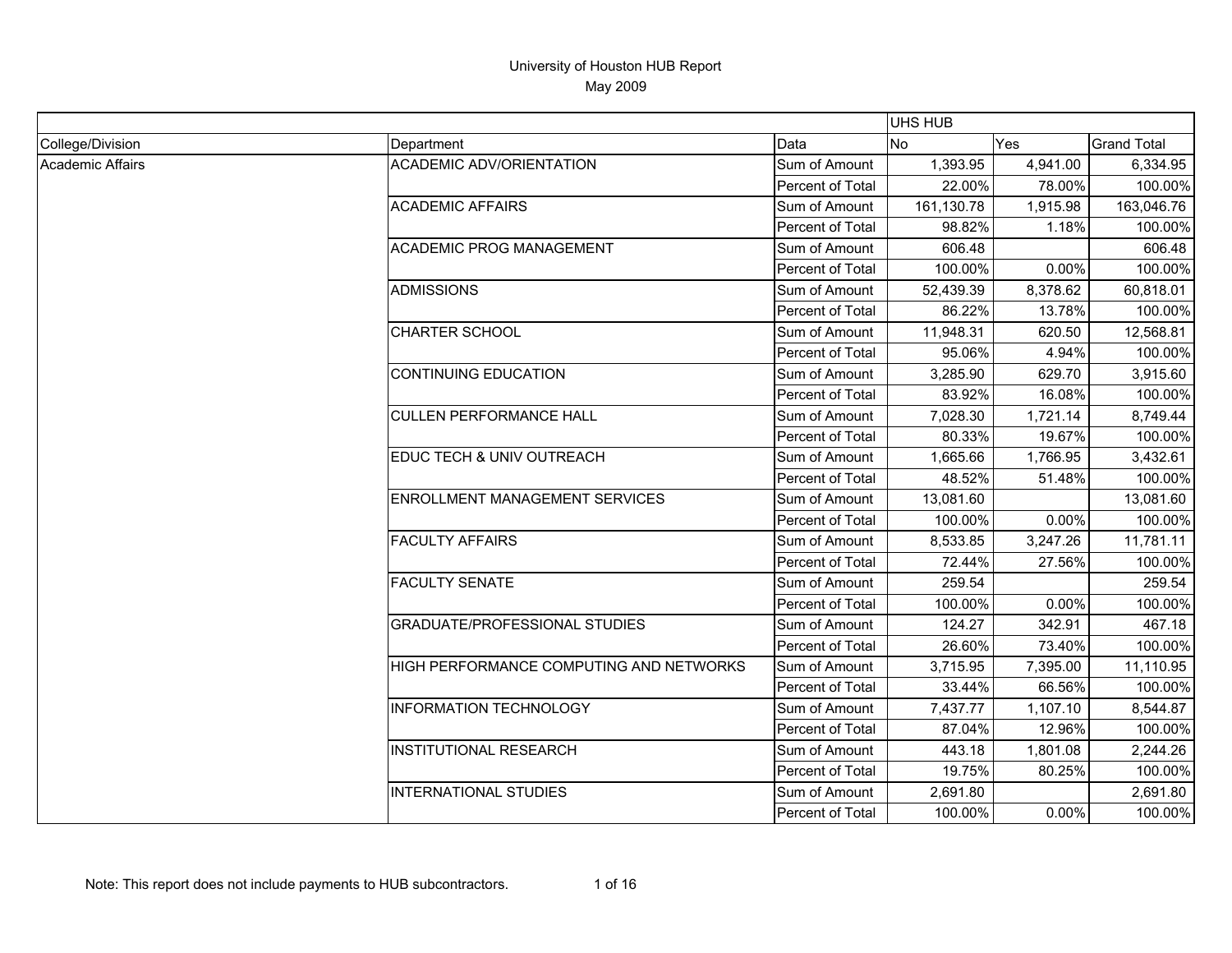|                                   |                                       |                  | <b>UHS HUB</b> |            |                    |
|-----------------------------------|---------------------------------------|------------------|----------------|------------|--------------------|
| College/Division                  | Department                            | Data             | No             | Yes        | <b>Grand Total</b> |
| Academic Affairs                  | <b>KUHF RADIO</b>                     | Sum of Amount    | 112,052.50     | 25,862.68  | 137,915.18         |
|                                   |                                       | Percent of Total | 81.25%         | 18.75%     | 100.00%            |
|                                   | <b>KUHT TV</b>                        | Sum of Amount    | 43,148.56      | 4,865.25   | 48,013.81          |
|                                   |                                       | Percent of Total | 89.87%         | 10.13%     | 100.00%            |
|                                   | MANAGEMENT INFORMATION SYSTEMS        | Sum of Amount    | 280,392.88     | 367,288.51 | 647,681.39         |
|                                   |                                       | Percent of Total | 43.29%         | 56.71%     | 100.00%            |
|                                   | REGISTRATION AND ACADEMIC RECO        | Sum of Amount    | 9,851.82       | 1,287.34   | 11,139.16          |
|                                   |                                       | Percent of Total | 88.44%         | 11.56%     | 100.00%            |
|                                   | <b>SCHOLARS COMMUNITY</b>             | Sum of Amount    | 731.48         | 1,493.21   | 2,224.69           |
|                                   |                                       | Percent of Total | 32.88%         | 67.12%     | 100.00%            |
|                                   | <b>SCHOLARSHIPS AND FINANCIAL AID</b> | Sum of Amount    | 9,094.87       | 208.00     | 9,302.87           |
|                                   |                                       | Percent of Total | 97.76%         | 2.24%      | 100.00%            |
|                                   | SECURITY AND DISASTER RECOVERY        | Sum of Amount    | 2,322.53       | 50.39      | 2,372.92           |
|                                   |                                       | Percent of Total | 97.88%         | 2.12%      | 100.00%            |
|                                   | TECHNOLOGY SUPPORT SERVICES           | Sum of Amount    | 99,449.75      | 90,477.71  | 189,927.46         |
|                                   |                                       | Percent of Total | 52.36%         | 47.64%     | 100.00%            |
|                                   | UH WELCOME CENTER                     | Sum of Amount    | 26,751.47      | 2,819.16   | 29,570.63          |
|                                   |                                       | Percent of Total | 90.47%         | 9.53%      | 100.00%            |
|                                   | UNDERGRADUATE STUDIES                 | Sum of Amount    | 228.76         | 507.89     | 736.65             |
|                                   |                                       | Percent of Total | 31.05%         | 68.95%     | 100.00%            |
| Academic Affairs Sum of Amount    |                                       |                  | 859,811.35     | 528,727.38 | 1,388,538.73       |
| Academic Affairs Percent of Total |                                       |                  | 61.92%         | 38.08%     | 100.00%            |
| Administration and Finance        | <b>ADMINISTRATION &amp; FINANCE</b>   | Sum of Amount    | 2,405.17       | 8,381.90   | 10,787.07          |
|                                   |                                       | Percent of Total | 22.30%         | 77.70%     | 100.00%            |
|                                   | <b>AUXILIARY SERVICES</b>             | Sum of Amount    | 5,093.16       |            | 5,093.16           |
|                                   |                                       | Percent of Total | 100.00%        | 0.00%      | 100.00%            |
|                                   | AVCIAVP-ADMINISTRATION                | Sum of Amount    | 1,599.75       | 904.40     | 2,504.15           |
|                                   |                                       | Percent of Total | 63.88%         | 36.12%     | 100.00%            |
|                                   | <b>BUDGET</b>                         | Sum of Amount    | 145.79         | 271.40     | 417.19             |
|                                   |                                       | Percent of Total | 34.95%         | 65.05%     | 100.00%            |
|                                   | <b>BUSINESS SERVICES</b>              | Sum of Amount    | 10,647.70      |            | 10,647.70          |
|                                   |                                       | Percent of Total | 100.00%        | 0.00%      | 100.00%            |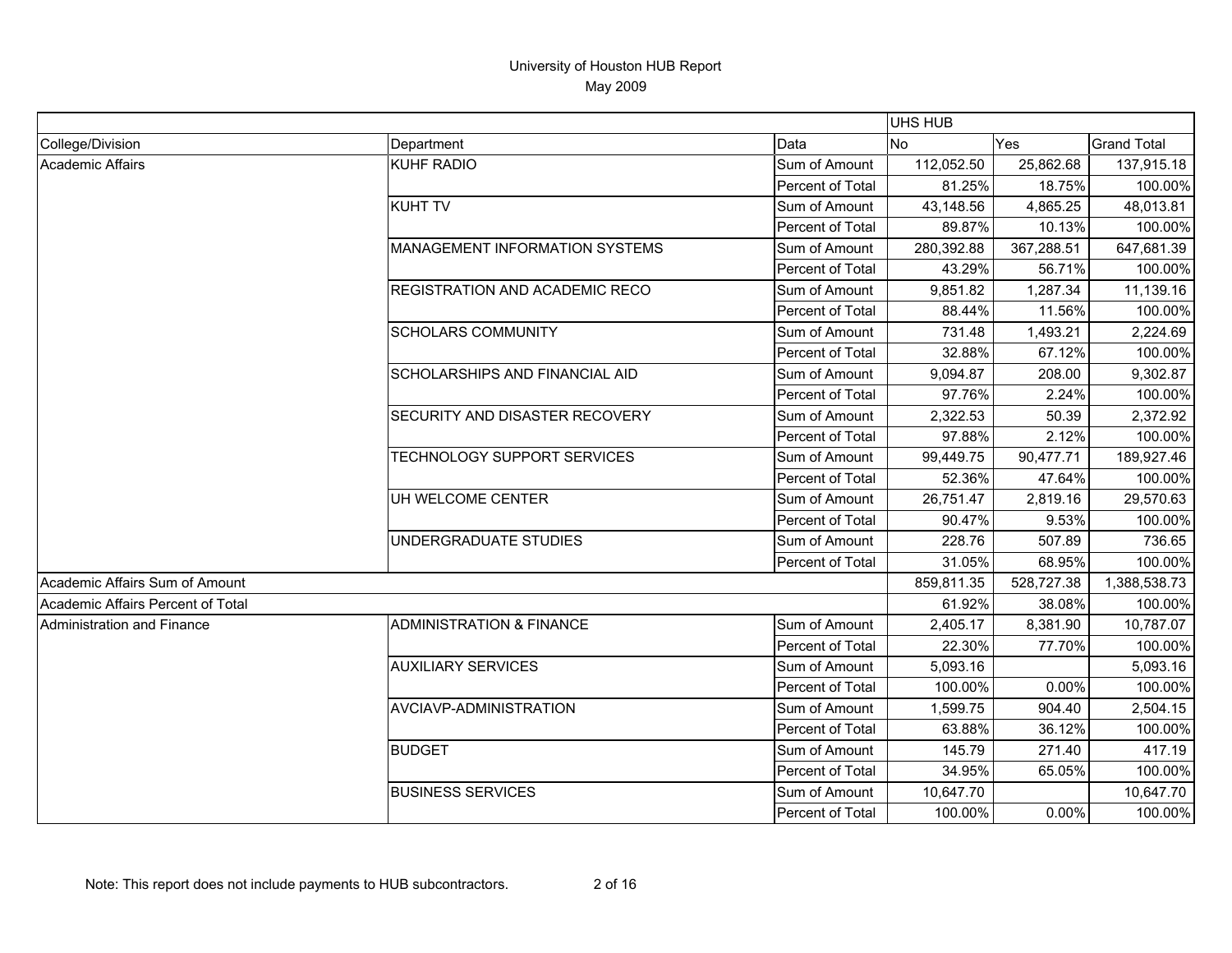|                            |                                       |                  | <b>UHS HUB</b> |            |                    |
|----------------------------|---------------------------------------|------------------|----------------|------------|--------------------|
| College/Division           | Department                            | Data             | <b>No</b>      | <b>Yes</b> | <b>Grand Total</b> |
| Administration and Finance | <b>ENVIRONMENTAL HEALTH RISK MGMT</b> | Sum of Amount    | 10,129.95      | 1,716.88   | 11,846.83          |
|                            |                                       | Percent of Total | 85.51%         | 14.49%     | 100.00%            |
|                            | <b>FACILITIES &amp; PLANNING</b>      | Sum of Amount    | 7,454,645.17   | 652,255.21 | 8,106,900.38       |
|                            |                                       | Percent of Total | 91.95%         | 8.05%      | 100.00%            |
|                            | <b>FINANCE</b>                        | Sum of Amount    | 31,204.27      | 11,942.15  | 43,146.42          |
|                            |                                       | Percent of Total | 72.32%         | 27.68%     | 100.00%            |
|                            | <b>FINANCIAL REPORTING</b>            | Sum of Amount    | 2,745.42       | 1,475.62   | 4,221.04           |
|                            |                                       | Percent of Total | 65.04%         | 34.96%     | 100.00%            |
|                            | <b>HUMAN RESOURCES</b>                | Sum of Amount    | 2,467.84       | 10,841.72  | 13,309.56          |
|                            |                                       | Percent of Total | 18.54%         | 81.46%     | 100.00%            |
|                            | ONE CARD PROGRAM                      | Sum of Amount    | 4,276.51       | 553.40     | 4,829.91           |
|                            |                                       | Percent of Total | 88.54%         | 11.46%     | 100.00%            |
|                            | PARKING & TRANSPORTATION              | Sum of Amount    | 192,471.60     | 504.51     | 192,976.11         |
|                            |                                       | Percent of Total | 99.74%         | 0.26%      | 100.00%            |
|                            | PHY PLANT-ADMINISTRATION              | Sum of Amount    | 62,551.09      | 81,313.23  | 143,864.32         |
|                            |                                       | Percent of Total | 43.48%         | 56.52%     | 100.00%            |
|                            | PHY PLANT-AUTOMOTIVE                  | Sum of Amount    | 6,092.79       | 11,853.89  | 17,946.68          |
|                            |                                       | Percent of Total | 33.95%         | 66.05%     | 100.00%            |
|                            | PHY PLANT-BLDG MAINT                  | Sum of Amount    | 11,318.89      | 5,367.78   | 16,686.67          |
|                            |                                       | Percent of Total | 67.83%         | 32.17%     | 100.00%            |
|                            | PHY PLANT-CUSTODIAL SVCS              | Sum of Amount    | 802.62         | 538.10     | 1,340.72           |
|                            |                                       | Percent of Total | 59.86%         | 40.14%     | 100.00%            |
|                            | PHY PLANT-GROUNDS MAINT               | Sum of Amount    | 2,968.61       | 347.72     | 3,316.33           |
|                            |                                       | Percent of Total | 89.51%         | 10.49%     | 100.00%            |
|                            | PHY PLANT-SOLID WASTE                 | Sum of Amount    | 1,598.33       |            | 1,598.33           |
|                            |                                       | Percent of Total | 100.00%        | 0.00%      | 100.00%            |
|                            | PHY PLANT-UTILITIES                   | Sum of Amount    | 52,464.29      | 7,692.52   | 60,156.81          |
|                            |                                       | Percent of Total | 87.21%         | 12.79%     | 100.00%            |
|                            | <b>POLICE</b>                         | Sum of Amount    | 34,943.47      | 2,749.42   | 37,692.89          |
|                            |                                       | Percent of Total | 92.71%         | 7.29%      | 100.00%            |
|                            | POSTAL SERVICES                       | Sum of Amount    | 14,997.71      | 4,606.80   | 19,604.51          |
|                            |                                       | Percent of Total | 76.50%         | 23.50%     | 100.00%            |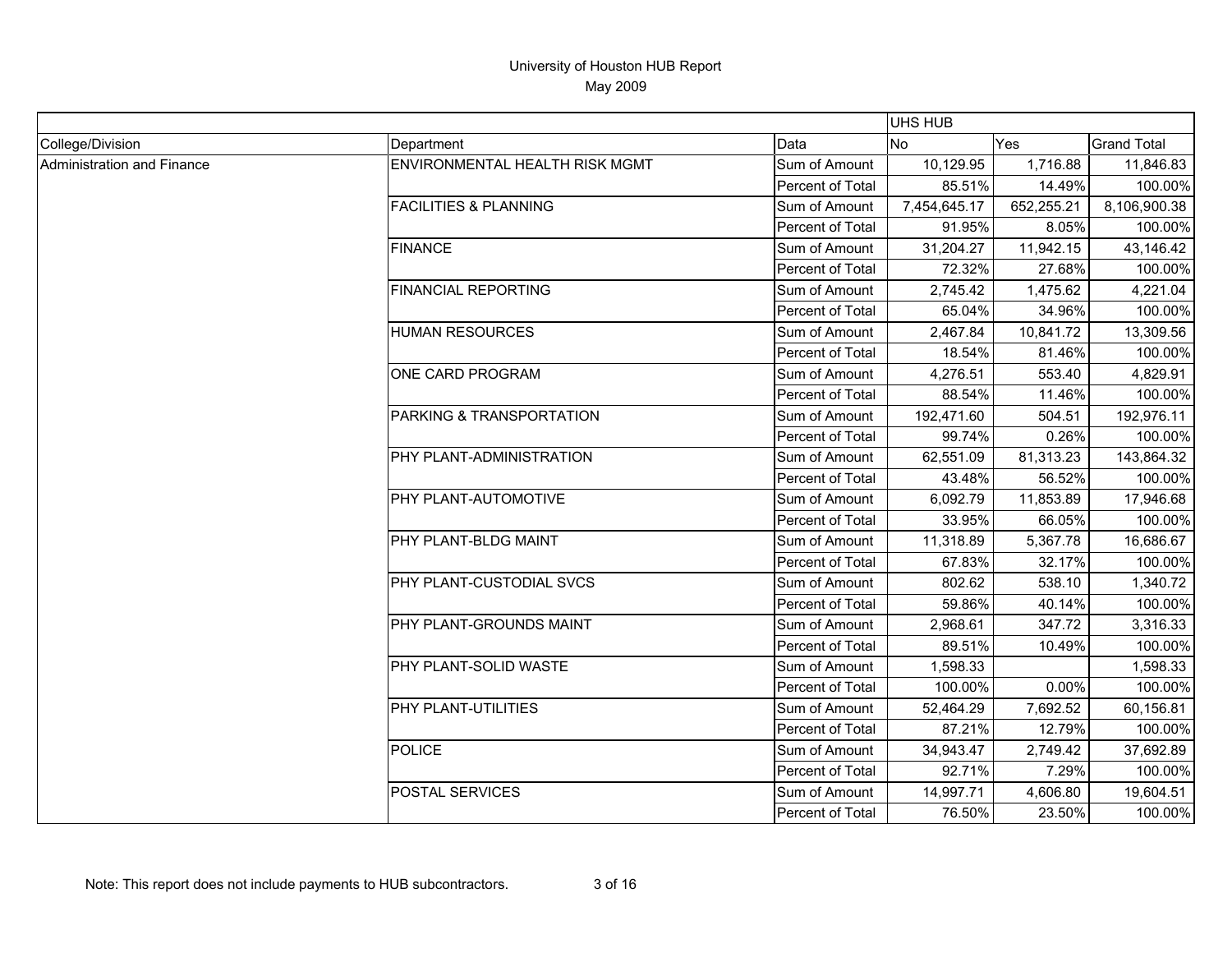|                                             |                                           |                  | <b>UHS HUB</b> |            |                    |
|---------------------------------------------|-------------------------------------------|------------------|----------------|------------|--------------------|
| College/Division                            | Department                                | Data             | <b>INo</b>     | Yes        | <b>Grand Total</b> |
| Administration and Finance                  | <b>PRINTING</b>                           | Sum of Amount    | 16,105.48      | 292.29     | 16,397.77          |
|                                             |                                           | Percent of Total | 98.22%         | 1.78%      | 100.00%            |
|                                             | PURCHASED UTILITIES                       | Sum of Amount    | 14,280.37      |            | 14,280.37          |
|                                             |                                           | Percent of Total | 100.00%        | 0.00%      | 100.00%            |
|                                             | <b>STUDENT FINANCIAL SERVICES</b>         | Sum of Amount    | 12,051.69      | 4,907.27   | 16,958.96          |
|                                             |                                           | Percent of Total | 71.06%         | 28.94%     | 100.00%            |
|                                             | UNIVERSITY PROPERTY SERVICES              | Sum of Amount    | 1,029.83       |            | 1,029.83           |
|                                             |                                           | Percent of Total | 100.00%        | 0.00%      | 100.00%            |
| Administration and Finance Sum of Amount    |                                           |                  | 7,949,037.50   | 808,516.21 | 8,757,553.71       |
| Administration and Finance Percent of Total |                                           |                  | 90.77%         | 9.23%      | 100.00%            |
| Architecture                                | <b>DEAN, ARCHITECTURE</b>                 | Sum of Amount    | 25,010.18      | 4,580.01   | 29,590.19          |
|                                             |                                           | Percent of Total | 84.52%         | 15.48%     | 100.00%            |
| Architecture Sum of Amount                  |                                           |                  | 25,010.18      | 4,580.01   | 29,590.19          |
| Architecture Percent of Total               |                                           |                  | 84.52%         | 15.48%     | 100.00%            |
| <b>Athletics</b>                            | <b>INTERCOLLEGIATE ATHLETICS</b>          | Sum of Amount    | 156,967.24     | 67,281.25  | 224,248.49         |
|                                             |                                           | Percent of Total | 70.00%         | 30.00%     | 100.00%            |
| Athletics Sum of Amount                     |                                           |                  | 156,967.24     | 67,281.25  | 224,248.49         |
| Athletics Percent of Total                  |                                           |                  | 70.00%         | 30.00%     | 100.00%            |
| <b>Business Administration</b>              | ACCOUNTANCY AND TAXATION                  | Sum of Amount    | 3,160.85       | 630.60     | 3,791.45           |
|                                             |                                           | Percent of Total | 83.37%         | 16.63%     | 100.00%            |
|                                             | <b>BAUER CAREER SERVICES CTR</b>          | Sum of Amount    | 7,156.37       | 206.73     | 7,363.10           |
|                                             |                                           | Percent of Total | 97.19%         | 2.81%      | 100.00%            |
|                                             | <b>BAUER COMMUNICATIONS</b>               | Sum of Amount    | 11,282.67      | 150.50     | 11,433.17          |
|                                             |                                           | Percent of Total | 98.68%         | 1.32%      | 100.00%            |
|                                             | <b>CTR FOR ENTREPRENEURSHIP &amp; INN</b> | Sum of Amount    | 1,902.70       | 1,743.62   | 3,646.32           |
|                                             |                                           | Percent of Total | 52.18%         | 47.82%     | 100.00%            |
|                                             | DEAN, BUSINESS ADMINISTRATION             | Sum of Amount    | 52,681.63      | 7,735.30   | 60,416.93          |
|                                             |                                           | Percent of Total | 87.20%         | 12.80%     | 100.00%            |
|                                             | <b>DECISION AND INFORMATION SCIEN</b>     | Sum of Amount    | 1,032.36       | 48.00      | 1,080.36           |
|                                             |                                           | Percent of Total | 95.56%         | 4.44%      | 100.00%            |
|                                             | <b>EXECUTIVE DEGREE PROGRAMS</b>          | Sum of Amount    | 40,638.85      | 2,107.99   | 42,746.84          |
|                                             |                                           | Percent of Total | 95.07%         | 4.93%      | 100.00%            |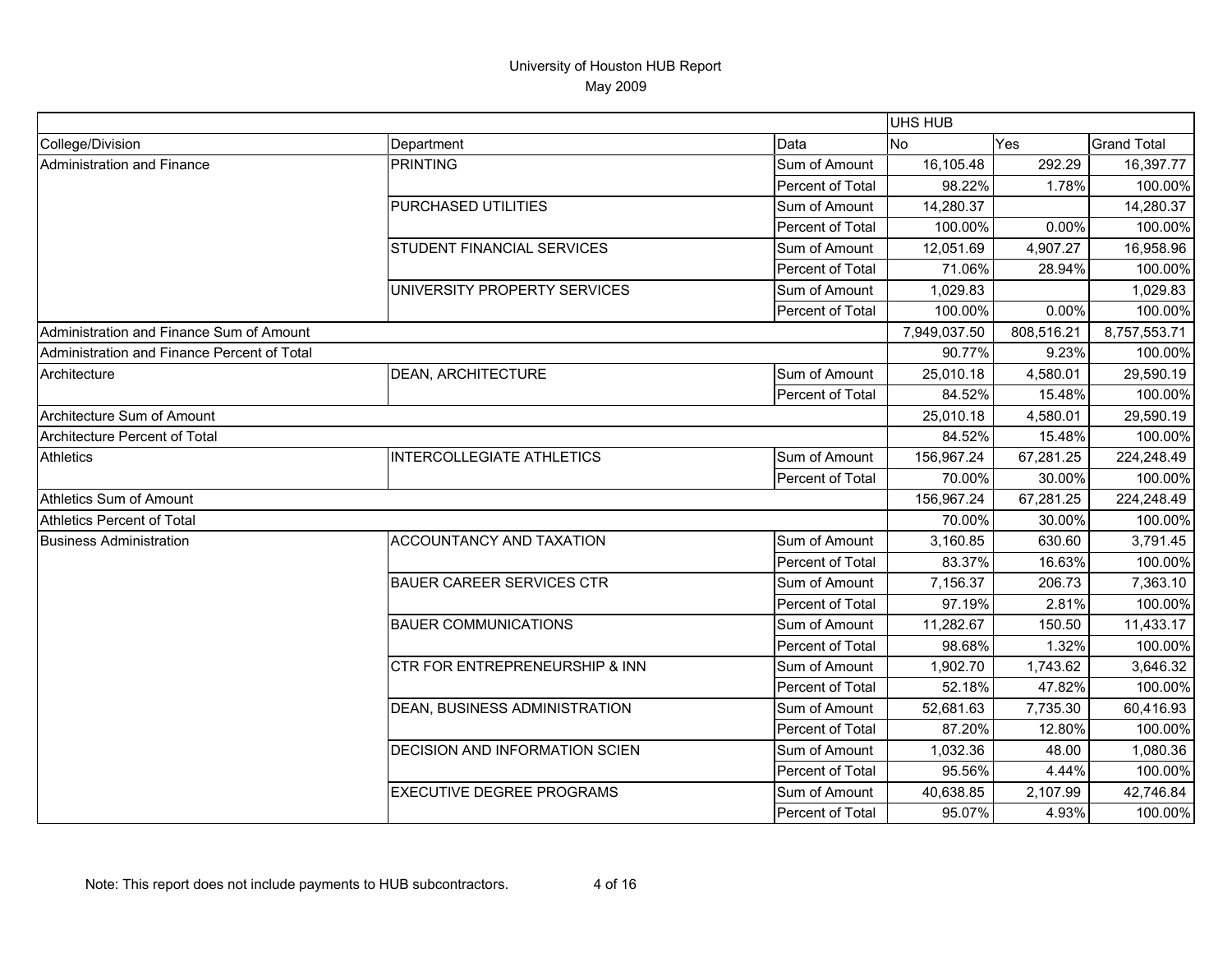|                                                 |                                           |                  | UHS HUB    |           |                    |
|-------------------------------------------------|-------------------------------------------|------------------|------------|-----------|--------------------|
| College/Division                                | Department                                | Data             | <b>No</b>  | Yes       | <b>Grand Total</b> |
| <b>Business Administration</b>                  | <b>FINANCE-BUS ADMIN</b>                  | Sum of Amount    | 1,083.79   | 738.36    | 1,822.15           |
|                                                 |                                           | Percent of Total | 59.48%     | 40.52%    | 100.00%            |
|                                                 | <b>GLOBAL ENERGY MGMT INST</b>            | Sum of Amount    | 1,420.26   |           | 1,420.26           |
|                                                 |                                           | Percent of Total | 100.00%    | 0.00%     | 100.00%            |
|                                                 | <b>MANAGEMENT</b>                         | Sum of Amount    | 4,484.49   | 1,246.74  | 5,731.23           |
|                                                 |                                           | Percent of Total | 78.25%     | 21.75%    | 100.00%            |
|                                                 | <b>MARKETING-BUS ADMIN</b>                | Sum of Amount    | 1,942.83   | 143.51    | 2,086.34           |
|                                                 |                                           | Percent of Total | 93.12%     | 6.88%     | 100.00%            |
|                                                 | <b>MBA STUDENT SERVICES CENTER</b>        | Sum of Amount    | 611.76     | 2,644.98  | 3,256.74           |
|                                                 |                                           | Percent of Total | 18.78%     | 81.22%    | 100.00%            |
|                                                 | <b>RESEARCH AND INSTR COMPUTING S</b>     | Sum of Amount    | 13,560.28  | 2,955.41  | 16,515.69          |
|                                                 |                                           | Percent of Total | 82.11%     | 17.89%    | 100.00%            |
|                                                 | <b>SALES EXCELLENCE INSTITUTE</b>         | Sum of Amount    | 3,974.75   | 105.15    | 4,079.90           |
|                                                 |                                           | Percent of Total | 97.42%     | 2.58%     | 100.00%            |
|                                                 | SMALL BUSINESS DEV CENTER                 | Sum of Amount    | 13,173.77  | (488.91)  | 12,684.86          |
|                                                 |                                           | Percent of Total | 103.85%    | $-3.85%$  | 100.00%            |
|                                                 | UNDERGRAD BUSINESS PROG                   | Sum of Amount    | 908.07     | 665.12    | 1,573.19           |
|                                                 |                                           | Percent of Total | 57.72%     | 42.28%    | 100.00%            |
| Business Administration Sum of Amount           |                                           |                  | 159,015.43 | 20,633.10 | 179,648.53         |
| <b>Business Administration Percent of Total</b> |                                           |                  | 88.51%     | 11.49%    | 100.00%            |
| Chancellor/President                            | <b>AFFIRMATIVE ACTION</b>                 | Sum of Amount    | 37.16      | 318.46    | 355.62             |
|                                                 |                                           | Percent of Total | 10.45%     | 89.55%    | 100.00%            |
|                                                 | <b>PRESIDENT</b>                          | Sum of Amount    | 734.47     | 1,450.57  | 2,185.04           |
|                                                 |                                           | Percent of Total | 33.61%     | 66.39%    | 100.00%            |
| Chancellor/President Sum of Amount              |                                           |                  | 771.63     | 1,769.03  | 2,540.66           |
| Chancellor/President Percent of Total           |                                           |                  | 30.37%     | 69.63%    | 100.00%            |
| Education                                       | CENTER FOR INFO TECH IN EDUCATION         | Sum of Amount    | 21,803.79  | 65.40     | 21,869.19          |
|                                                 |                                           | Percent of Total | 99.70%     | 0.30%     | 100.00%            |
|                                                 | <b>CONSISTENCY MGMT &amp; COOP DISCIP</b> | Sum of Amount    | 6,629.21   | 3,048.33  | 9,677.54           |
|                                                 |                                           | Percent of Total | 68.50%     | 31.50%    | 100.00%            |
|                                                 | <b>CURRICULUM AND INSTRUCTION</b>         | Sum of Amount    | 33,867.47  | 4,062.17  | 37,929.64          |
|                                                 |                                           | Percent of Total | 89.29%     | 10.71%    | 100.00%            |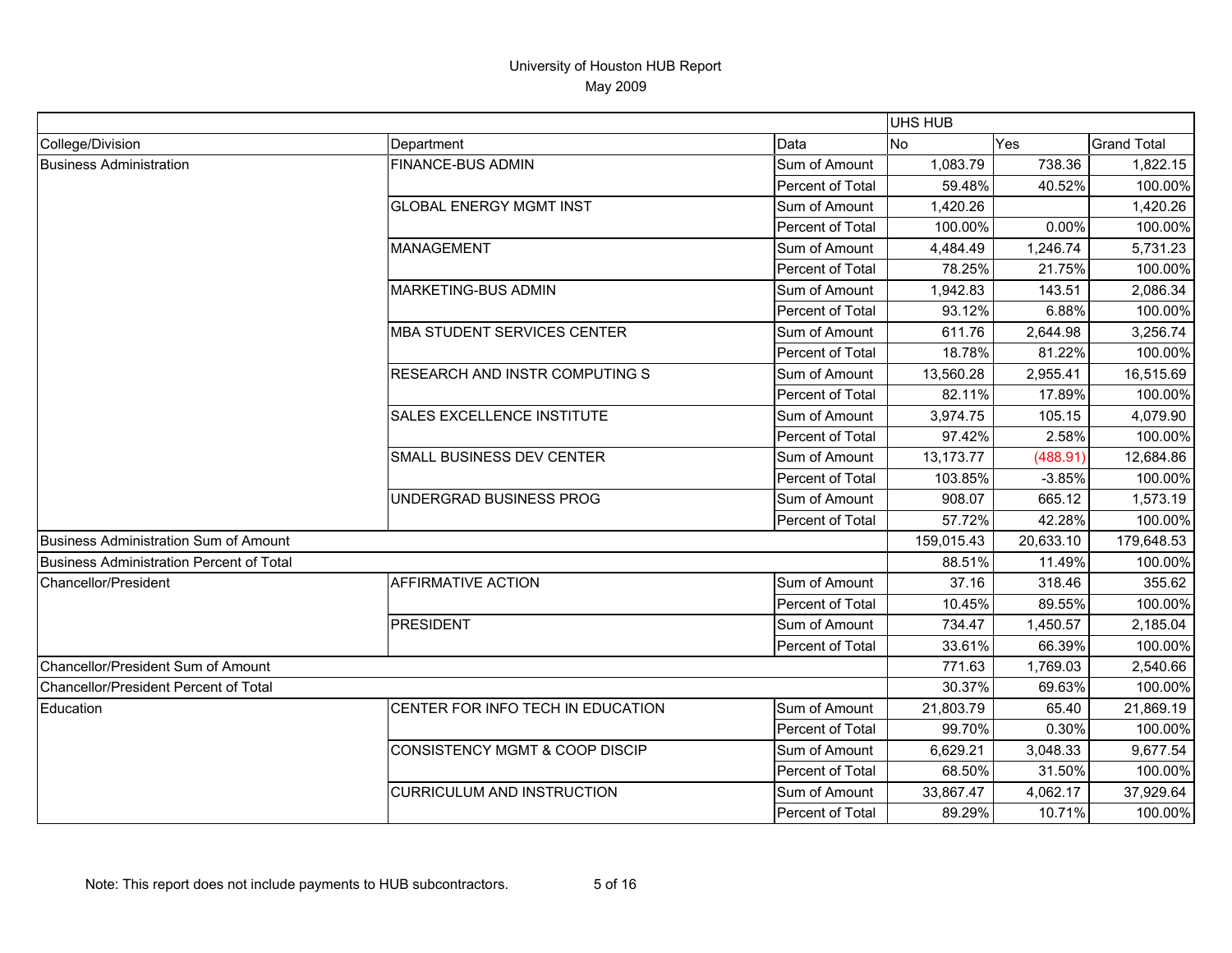|                            |                                    |                  | UHS HUB    |           |                    |
|----------------------------|------------------------------------|------------------|------------|-----------|--------------------|
| College/Division           | Department                         | Data             | <b>No</b>  | Yes       | <b>Grand Total</b> |
| Education                  | <b>DEAN, EDUCATION</b>             | Sum of Amount    | 8,077.02   | 6,657.91  | 14,734.93          |
|                            |                                    | Percent of Total | 54.82%     | 45.18%    | 100.00%            |
|                            | EDU. LEADERSHIP & CULTURAL STU     | Sum of Amount    | 900.72     | 184.70    | 1,085.42           |
|                            |                                    | Percent of Total | 82.98%     | 17.02%    | 100.00%            |
|                            | EDUCATIONAL PSYCHOLOGY             | Sum of Amount    | 3,140.05   | 1,640.48  | 4,780.53           |
|                            |                                    | Percent of Total | 65.68%     | 34.32%    | 100.00%            |
|                            | HEALTH AND HUMAN PERFORMANCE       | Sum of Amount    | 65,731.54  | 6,838.62  | 72,570.16          |
|                            |                                    | Percent of Total | 90.58%     | 9.42%     | 100.00%            |
|                            | HUMAN DEVELOPMENT LAB              | Sum of Amount    | 723.52     |           | 723.52             |
|                            |                                    | Percent of Total | 100.00%    | 0.00%     | 100.00%            |
|                            | INSTITUTE FOR URBAN EDUCATION      | Sum of Amount    | 194.82     | 7,556.09  | 7,750.91           |
|                            |                                    | Percent of Total | 2.51%      | 97.49%    | 100.00%            |
|                            | <b>OBESITY RESEARCH CENTER</b>     | Sum of Amount    | 1,540.44   |           | 1,540.44           |
|                            |                                    | Percent of Total | 100.00%    | 0.00%     | 100.00%            |
|                            | TEACHER EDUCATION AND CERTIFIC     | Sum of Amount    | 165.00     |           | 165.00             |
|                            |                                    | Percent of Total | 100.00%    | 0.00%     | 100.00%            |
| Education Sum of Amount    |                                    |                  | 142,773.58 | 30,053.70 | 172,827.28         |
| Education Percent of Total |                                    |                  | 82.61%     | 17.39%    | 100.00%            |
| Engineering                | CENTER FOR NANOMAGNETIC SYSTEM     | Sum of Amount    | 609.15     |           | 609.15             |
|                            |                                    | Percent of Total | 100.00%    | 0.00%     | 100.00%            |
|                            | <b>CHEMICAL ENGINEERING</b>        | Sum of Amount    | 643,434.74 | 10,931.53 | 654,366.27         |
|                            |                                    | Percent of Total | 98.33%     | 1.67%     | 100.00%            |
|                            | <b>CIVIL ENGINEERING</b>           | Sum of Amount    | 36,580.35  | 1,508.67  | 38,089.02          |
|                            |                                    | Percent of Total | 96.04%     | 3.96%     | 100.00%            |
|                            | COMPOSITE ENGR APPLICATIONS CT     | Sum of Amount    | 2,185.94   | 116.87    | 2,302.81           |
|                            |                                    | Percent of Total | 94.92%     | 5.08%     | 100.00%            |
|                            | <b>COOPERATIVE ENGINEERING</b>     | Sum of Amount    | 5,459.03   | 353.09    | 5,812.12           |
|                            |                                    | Percent of Total | 93.92%     | 6.08%     | 100.00%            |
|                            | <b>CTR FOR INNOVATIVE GROUTING</b> | Sum of Amount    | 1,092.79   | 1,124.80  | 2,217.59           |
|                            |                                    | Percent of Total | 49.28%     | 50.72%    | 100.00%            |
|                            | <b>DEAN, ENGINEERING</b>           | Sum of Amount    | 16,834.25  | 89,642.54 | 106,476.79         |
|                            |                                    | Percent of Total | 15.81%     | 84.19%    | 100.00%            |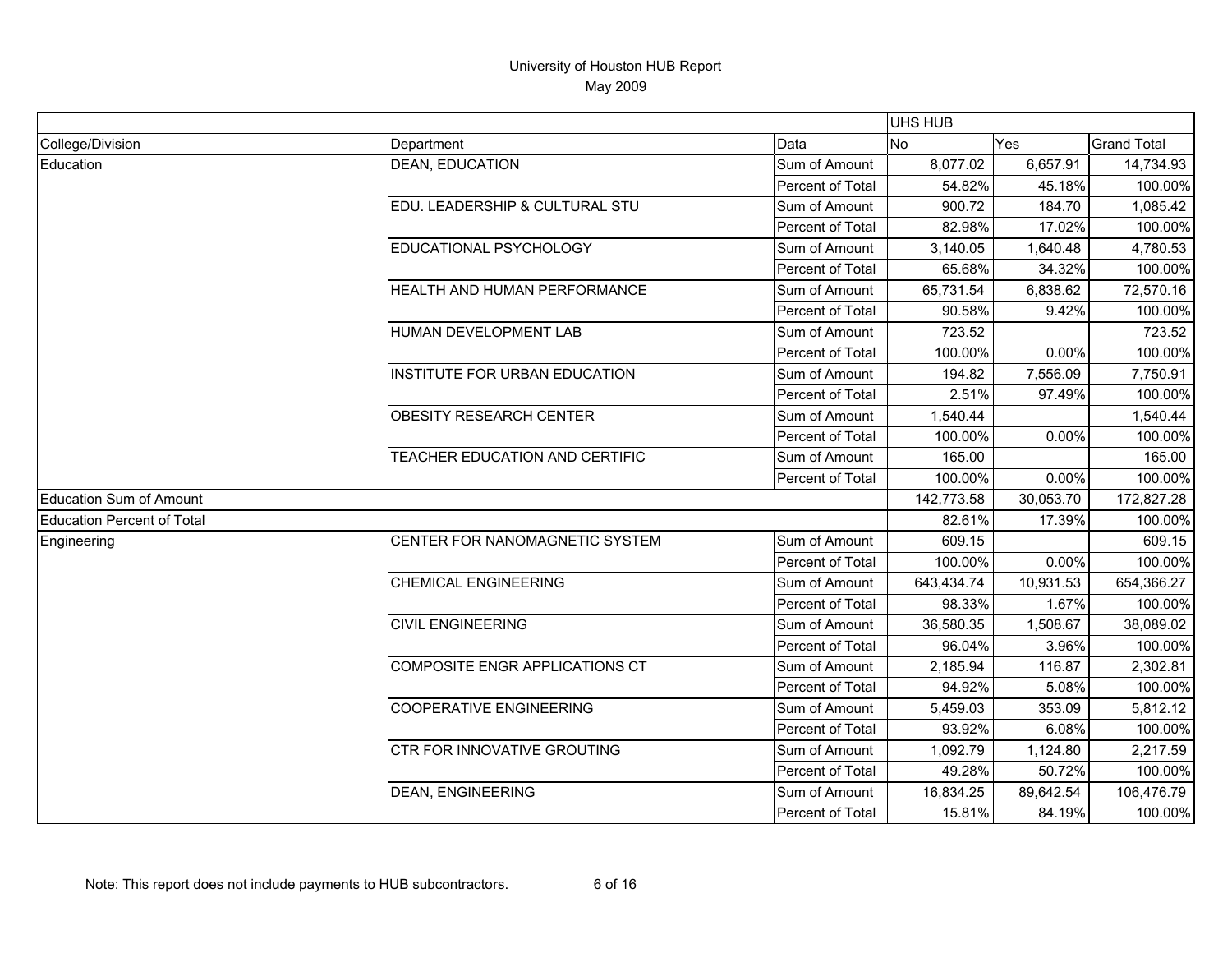|                                                  |                                |                  | UHS HUB    |            |                    |
|--------------------------------------------------|--------------------------------|------------------|------------|------------|--------------------|
| College/Division                                 | Department                     | Data             | <b>No</b>  | Yes        | <b>Grand Total</b> |
| Engineering                                      | <b>ELECTRICAL ENGINEERING</b>  | Sum of Amount    | 44,771.32  | 3,613.09   | 48,384.41          |
|                                                  |                                | Percent of Total | 92.53%     | 7.47%      | 100.00%            |
|                                                  | <b>ENGINEERING SERVICES</b>    | Sum of Amount    | 173.32     | 611.80     | 785.12             |
|                                                  |                                | Percent of Total | 22.08%     | 77.92%     | 100.00%            |
|                                                  | <b>INDUSTRIAL ENGINEERING</b>  | Sum of Amount    | 1,363.12   | 937.29     | 2,300.41           |
|                                                  |                                | Percent of Total | 59.26%     | 40.74%     | 100.00%            |
|                                                  | MECHANICAL ENGINEERING         | Sum of Amount    | 17,655.80  | 4,957.79   | 22,613.59          |
|                                                  |                                | Percent of Total | 78.08%     | 21.92%     | 100.00%            |
|                                                  | WIND ENERGY CENTER             | Sum of Amount    | 222.08     |            | 222.08             |
|                                                  |                                | Percent of Total | 100.00%    | 0.00%      | 100.00%            |
| Engineering Sum of Amount                        |                                |                  | 770,381.89 | 113,797.47 | 884,179.36         |
| <b>Engineering Percent of Total</b>              |                                |                  | 87.13%     | 12.87%     | 100.00%            |
| <b>Graduate College of Social Work</b>           | ADMISSIONS-GCSW                | Sum of Amount    | 30.81      | 329.73     | 360.54             |
|                                                  |                                | Percent of Total | 8.55%      | 91.45%     | 100.00%            |
|                                                  | <b>AMERICAN HUMANICS</b>       | Sum of Amount    |            | 138.00     | 138.00             |
|                                                  |                                | Percent of Total | 0.00%      | 100.00%    | 100.00%            |
|                                                  | CHILD AND FAMILY CENTER        | Sum of Amount    |            | 391.99     | 391.99             |
|                                                  |                                | Percent of Total | 0.00%      | 100.00%    | 100.00%            |
|                                                  | CTR DRUG & SOCIAL POLICY RESRC | Sum of Amount    | 2,833.00   | 893.64     | 3,726.64           |
|                                                  |                                | Percent of Total | 76.02%     | 23.98%     | 100.00%            |
|                                                  | DEAN, SOCIAL WORK              | Sum of Amount    | 4,338.65   | 4,769.74   | 9,108.39           |
|                                                  |                                | Percent of Total | 47.63%     | 52.37%     | 100.00%            |
|                                                  | <b>FIELD OFFICE</b>            | Sum of Amount    | 630.22     | 304.65     | 934.87             |
|                                                  |                                | Percent of Total | 67.41%     | 32.59%     | 100.00%            |
|                                                  | <b>JODY WILLIAMS CENTER</b>    | Sum of Amount    | 897.71     | 2,726.67   | 3,624.38           |
|                                                  |                                | Percent of Total | 24.77%     | 75.23%     | 100.00%            |
|                                                  | <b>OCP</b>                     | Sum of Amount    | 9,176.72   | 3,611.99   | 12,788.71          |
|                                                  |                                | Percent of Total | 71.76%     | 28.24%     | 100.00%            |
|                                                  | <b>ODSPR</b>                   | Sum of Amount    | 558.69     | 11,004.23  | 11,562.92          |
|                                                  |                                | Percent of Total | 4.83%      | 95.17%     | 100.00%            |
| Graduate College of Social Work Sum of Amount    |                                |                  | 18,465.80  | 24,170.64  | 42,636.44          |
| Graduate College of Social Work Percent of Total |                                |                  | 43.31%     | 56.69%     | 100.00%            |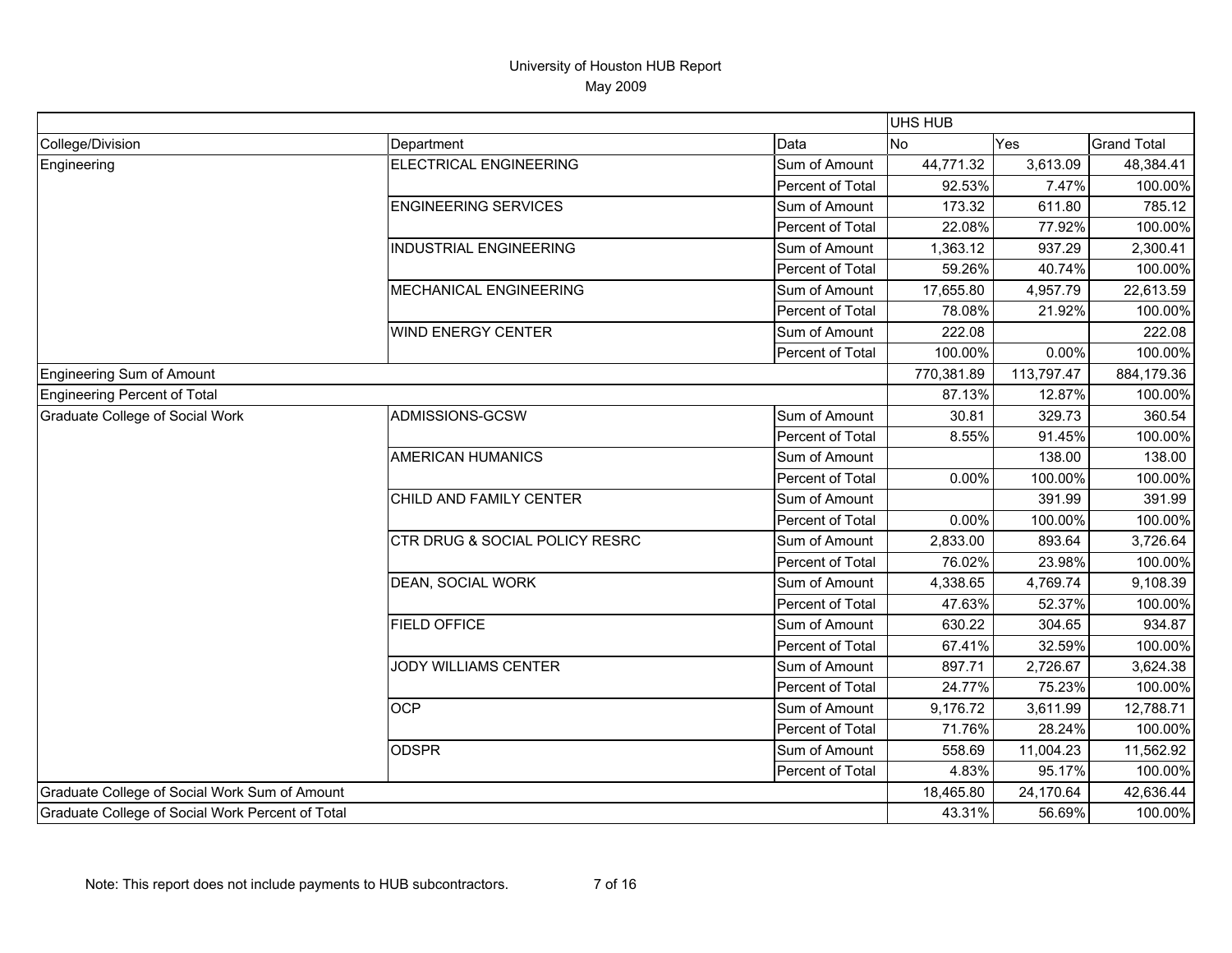|                                                  |                                |                  | <b>UHS HUB</b> |          |                    |
|--------------------------------------------------|--------------------------------|------------------|----------------|----------|--------------------|
| College/Division                                 | Department                     | Data             | N <sub>o</sub> | Yes      | <b>Grand Total</b> |
| <b>Honors College</b>                            | DEAN, HONORS COLLEGE           | Sum of Amount    | 3,308.46       | 1,022.65 | 4,331.11           |
|                                                  |                                | Percent of Total | 76.39%         | 23.61%   | 100.00%            |
| Honors College Sum of Amount                     |                                |                  | 3,308.46       | 1,022.65 | 4,331.11           |
| Honors College Percent of Total                  |                                |                  | 76.39%         | 23.61%   | 100.00%            |
| Hotel and Restaurant Management                  | DEAN, HOTEL & RESTAURANT MANAG | Sum of Amount    | 10,667.30      |          | 10,667.30          |
|                                                  |                                | Percent of Total | 100.00%        | 0.00%    | 100.00%            |
|                                                  | HOTEL AND RESTAURANT MANAGEMEN | Sum of Amount    | 346,503.38     | 2,698.00 | 349,201.38         |
|                                                  |                                | Percent of Total | 99.23%         | 0.77%    | 100.00%            |
| Hotel and Restaurant Management Sum of Amount    |                                |                  | 357,170.68     | 2,698.00 | 359,868.68         |
| Hotel and Restaurant Management Percent of Total |                                |                  | 99.25%         | 0.75%    | 100.00%            |
| Law Center                                       | ASSOCIATE DEAN, LAW            | Sum of Amount    |                | 761.09   | 761.09             |
|                                                  |                                | Percent of Total | 0.00%          | 100.00%  | 100.00%            |
|                                                  | <b>BLAKELEY INSTITUTE</b>      | Sum of Amount    | 4,636.35       | 586.80   | 5,223.15           |
|                                                  |                                | Percent of Total | 88.77%         | 11.23%   | 100.00%            |
|                                                  | <b>BUSINESS SERVICES, LAW</b>  | Sum of Amount    | 2,623.61       | 1,435.90 | 4,059.51           |
|                                                  |                                | Percent of Total | 64.63%         | 35.37%   | 100.00%            |
|                                                  | CAREER SERVICES, LAW           | Sum of Amount    | 779.88         | 480.00   | 1,259.88           |
|                                                  |                                | Percent of Total | 61.90%         | 38.10%   | 100.00%            |
|                                                  | EXTERNAL AFFAIRS, LAW          | Sum of Amount    | 748.75         | 359.22   | 1,107.97           |
|                                                  |                                | Percent of Total | 67.58%         | 32.42%   | 100.00%            |
|                                                  | <b>FACILITIES, LAW</b>         | Sum of Amount    | 1,914.90       | 1,416.48 | 3,331.38           |
|                                                  |                                | Percent of Total | 57.48%         | 42.52%   | 100.00%            |
|                                                  | FACULTY SUPPORT LAW            | Sum of Amount    | 1,858.25       | 141.30   | 1,999.55           |
|                                                  |                                | Percent of Total | 92.93%         | 7.07%    | 100.00%            |
|                                                  | HEALTH LAW & POLICY INSTITUTE  | Sum of Amount    | 36.89          | 631.46   | 668.35             |
|                                                  |                                | Percent of Total | 5.52%          | 94.48%   | 100.00%            |
|                                                  | <b>IHELG</b>                   | Sum of Amount    | 618.82         | 131.17   | 749.99             |
|                                                  |                                | Percent of Total | 82.51%         | 17.49%   | 100.00%            |
|                                                  | INTELLECTUAL PROP & INFO LAW   | Sum of Amount    | 98.58          |          | 98.58              |
|                                                  |                                | Percent of Total | 100.00%        | 0.00%    | 100.00%            |
|                                                  | LAW INFORMATION TECHNOLOGY     | Sum of Amount    | 21,453.08      | 282.00   | 21,735.08          |
|                                                  |                                | Percent of Total | 98.70%         | 1.30%    | 100.00%            |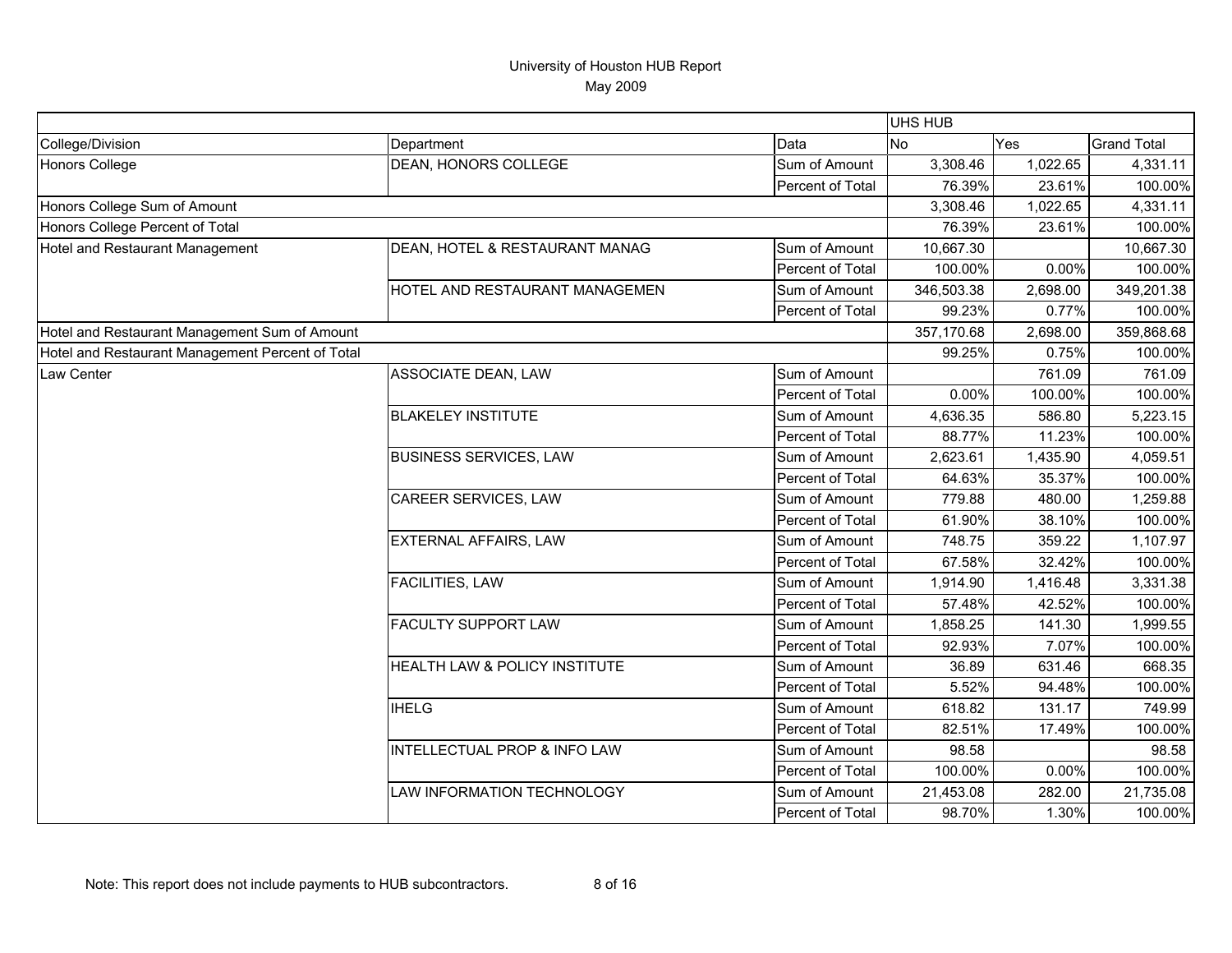|                                         |                                 |                  | UHS HUB   |           |                    |
|-----------------------------------------|---------------------------------|------------------|-----------|-----------|--------------------|
| College/Division                        | Department                      | Data             | No        | Yes       | <b>Grand Total</b> |
| Law Center                              | <b>LAW LIBRARY</b>              | Sum of Amount    | 2,183.35  | 1,247.63  | 3,430.98           |
|                                         |                                 | Percent of Total | 63.64%    | 36.36%    | 100.00%            |
|                                         | LEGAL AID CLINIC, LAW           | Sum of Amount    | 309.18    |           | 309.18             |
|                                         |                                 | Percent of Total | 100.00%   | 0.00%     | 100.00%            |
|                                         | STUDENT ORGANIZATION, LAW       | Sum of Amount    | 2,203.91  | 330.70    | 2,534.61           |
|                                         |                                 | Percent of Total | 86.95%    | 13.05%    | 100.00%            |
|                                         | STUDENT SERVICES, LAW           | Sum of Amount    | 32,059.19 | 419.96    | 32,479.15          |
|                                         |                                 | Percent of Total | 98.71%    | 1.29%     | 100.00%            |
| Law Center Sum of Amount                |                                 |                  | 71,524.74 | 8,223.71  | 79,748.45          |
| Law Center Percent of Total             |                                 |                  | 89.69%    | 10.31%    | 100.00%            |
| <b>Liberal Arts and Social Sciences</b> | <b>AEROSPACE STUDIES</b>        | Sum of Amount    | 1,953.01  | 1,050.90  | 3,003.91           |
|                                         |                                 | Percent of Total | 65.02%    | 34.98%    | 100.00%            |
|                                         | AFRICAN-AMERICAN STUDIES        | Sum of Amount    | 1,210.80  | 3,476.33  | 4,687.13           |
|                                         |                                 | Percent of Total | 25.83%    | 74.17%    | 100.00%            |
|                                         | <b>ANTHROPOLOGY</b>             | Sum of Amount    | 994.69    | 1,418.32  | 2,413.01           |
|                                         |                                 | Percent of Total | 41.22%    | 58.78%    | 100.00%            |
|                                         | <b>ART</b>                      | Sum of Amount    | 4,517.39  | 9,396.15  | 13,913.54          |
|                                         |                                 | Percent of Total | 32.47%    | 67.53%    | 100.00%            |
|                                         | <b>ARTE PUBLICO</b>             | Sum of Amount    | 28,450.32 | 7,050.50  | 35,500.82          |
|                                         |                                 | Percent of Total | 80.14%    | 19.86%    | 100.00%            |
|                                         | <b>BAND</b>                     | Sum of Amount    | 2,482.46  |           | 2,482.46           |
|                                         |                                 | Percent of Total | 100.00%   | 0.00%     | 100.00%            |
|                                         | <b>BLAFFER GALLERY</b>          | Sum of Amount    | 21,158.57 | 1,654.45  | 22,813.02          |
|                                         |                                 | Percent of Total | 92.75%    | 7.25%     | 100.00%            |
|                                         | CENTER FOR PUBLIC HISTORY       | Sum of Amount    | 376.84    | 723.62    | 1,100.46           |
|                                         |                                 | Percent of Total | 34.24%    | 65.76%    | 100.00%            |
|                                         | CENTER FOR PUBLIC POLICY        | Sum of Amount    | 4,966.35  | 780.50    | 5,746.85           |
|                                         |                                 | Percent of Total | 86.42%    | 13.58%    | 100.00%            |
|                                         | <b>COMMUNICATION</b>            | Sum of Amount    | 16,911.56 | 25,990.65 | 42,902.21          |
|                                         |                                 | Percent of Total | 39.42%    | 60.58%    | 100.00%            |
|                                         | <b>COMMUNICATIONS DISORDERS</b> | Sum of Amount    | 829.93    |           | 829.93             |
|                                         |                                 | Percent of Total | 100.00%   | 0.00%     | 100.00%            |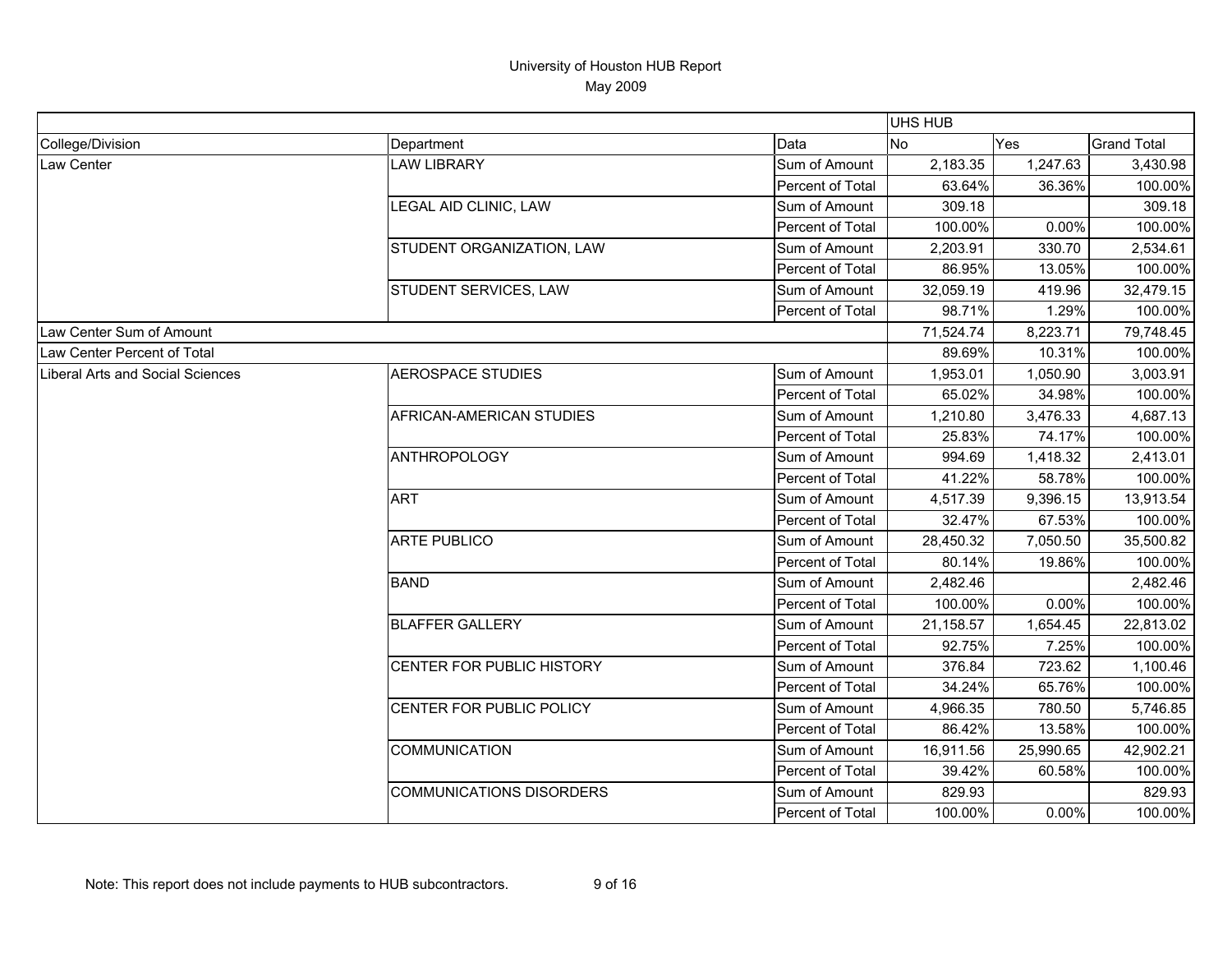|                                  |                                  |                         | <b>UHS HUB</b> |           |                    |
|----------------------------------|----------------------------------|-------------------------|----------------|-----------|--------------------|
| College/Division                 | Department                       | Data                    | <b>No</b>      | Yes       | <b>Grand Total</b> |
| Liberal Arts and Social Sciences | <b>CWMCA CENTER FOR THE ARTS</b> | Sum of Amount           | 37,554.98      | 223.89    | 37,778.87          |
|                                  |                                  | Percent of Total        | 99.41%         | 0.59%     | 100.00%            |
|                                  | DEAN, LIBERAL ARTS & SOC SCI     | Sum of Amount           | 8,624.07       | 4,456.82  | 13,080.89          |
|                                  |                                  | Percent of Total        | 65.93%         | 34.07%    | 100.00%            |
|                                  | <b>ECONOMICS</b>                 | Sum of Amount           | 42,825.49      | 7,429.40  | 50,254.89          |
|                                  |                                  | <b>Percent of Total</b> | 85.22%         | 14.78%    | 100.00%            |
|                                  | <b>ENGLISH</b>                   | Sum of Amount           | 18,468.18      | 3,328.10  | 21,796.28          |
|                                  |                                  | <b>Percent of Total</b> | 84.73%         | 15.27%    | 100.00%            |
|                                  | <b>HISPANIC STUDIES</b>          | Sum of Amount           | 641.67         | 2,878.03  | 3,519.70           |
|                                  |                                  | Percent of Total        | 18.23%         | 81.77%    | 100.00%            |
|                                  | <b>HISTORY</b>                   | Sum of Amount           | 4,664.40       | 2,022.70  | 6,687.10           |
|                                  |                                  | Percent of Total        | 69.75%         | 30.25%    | 100.00%            |
|                                  | <b>MEXICAN-AMERICAN STUDIES</b>  | Sum of Amount           | 1,655.29       | 722.64    | 2,377.93           |
|                                  |                                  | Percent of Total        | 69.61%         | 30.39%    | 100.00%            |
|                                  | <b>MILITARY SCIENCE</b>          | Sum of Amount           | 1,496.12       |           | 1,496.12           |
|                                  |                                  | Percent of Total        | 100.00%        | 0.00%     | 100.00%            |
|                                  | MODERN AND CLASSICAL LANGUAGES   | Sum of Amount           | 5,485.18       | 11,719.05 | 17,204.23          |
|                                  |                                  | Percent of Total        | 31.88%         | 68.12%    | 100.00%            |
|                                  | <b>MUSIC</b>                     | Sum of Amount           | 14,963.53      | 1,467.88  | 16,431.41          |
|                                  |                                  | Percent of Total        | 91.07%         | 8.93%     | 100.00%            |
|                                  | PHILOSOPHY                       | Sum of Amount           | 3,929.92       | 50.52     | 3,980.44           |
|                                  |                                  | Percent of Total        | 98.73%         | 1.27%     | 100.00%            |
|                                  | POLITICAL SCIENCE                | Sum of Amount           | 655.89         | 2,952.16  | 3,608.05           |
|                                  |                                  | Percent of Total        | 18.18%         | 81.82%    | 100.00%            |
|                                  | <b>PSYCHOLOGY</b>                | Sum of Amount           | 25,935.98      | 3,658.44  | 29,594.42          |
|                                  |                                  | Percent of Total        | 87.64%         | 12.36%    | 100.00%            |
|                                  | <b>SOCIOLOGY</b>                 | Sum of Amount           | 2,853.40       | 864.37    | 3,717.77           |
|                                  |                                  | Percent of Total        | 76.75%         | 23.25%    | 100.00%            |
|                                  | <b>THEATRE</b>                   | Sum of Amount           | 7,825.50       | 853.75    | 8,679.25           |
|                                  |                                  | Percent of Total        | 90.16%         | 9.84%     | 100.00%            |
|                                  | <b>WOMEN'S STUDIES PROGRAM</b>   | Sum of Amount           | 25,946.38      | 346.14    | 26,292.52          |
|                                  |                                  | Percent of Total        | 98.68%         | 1.32%     | 100.00%            |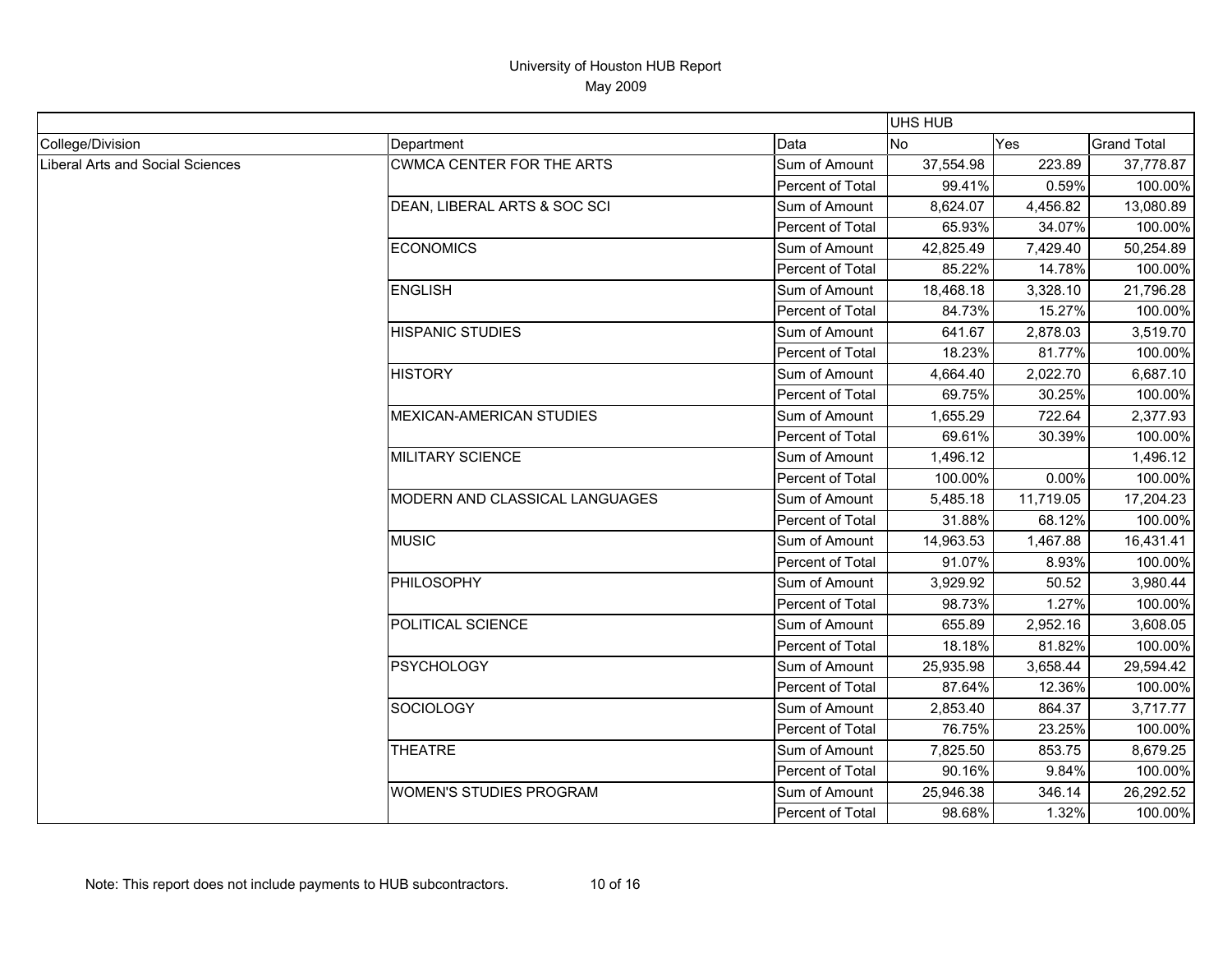|                                                   |                                            |                  | UHS HUB    |            |                    |
|---------------------------------------------------|--------------------------------------------|------------------|------------|------------|--------------------|
| College/Division                                  | Department                                 | Data             | No         | Yes        | <b>Grand Total</b> |
| Liberal Arts and Social Sciences                  | <b>WRITING CENTER</b>                      | Sum of Amount    | 269.27     | 250.98     | 520.25             |
|                                                   |                                            | Percent of Total | 51.76%     | 48.24%     | 100.00%            |
| Liberal Arts and Social Sciences Sum of Amount    |                                            |                  | 287,647.17 | 94,766.29  | 382,413.46         |
| Liberal Arts and Social Sciences Percent of Total |                                            |                  | 75.22%     | 24.78%     | 100.00%            |
| Library                                           | UNIVERSITY LIBRARIES                       | Sum of Amount    | 223,659.09 | 100,089.62 | 323,748.71         |
|                                                   |                                            | Percent of Total | 69.08%     | 30.92%     | 100.00%            |
| Library Sum of Amount                             |                                            |                  | 223,659.09 | 100,089.62 | 323,748.71         |
| <b>Library Percent of Total</b>                   |                                            |                  | 69.08%     | 30.92%     | 100.00%            |
| Natural Science and Mathematics                   | <b>BIOLOGY &amp; BIOCHEMISTRY</b>          | Sum of Amount    | 104,376.01 | 5,145.79   | 109,521.80         |
|                                                   |                                            | Percent of Total | 95.30%     | 4.70%      | 100.00%            |
|                                                   | <b>CAGE INSTITUTE</b>                      | Sum of Amount    | 35.78      | 9,420.36   | 9,456.14           |
|                                                   |                                            | Percent of Total | 0.38%      | 99.62%     | 100.00%            |
|                                                   | <b>CHEMISTRY</b>                           | Sum of Amount    | 168,556.56 | 36,581.47  | 205,138.03         |
|                                                   |                                            | Percent of Total | 82.17%     | 17.83%     | 100.00%            |
|                                                   | <b>COMPUTER SCIENCE</b>                    | Sum of Amount    | 9,548.86   | 15,647.55  | 25,196.41          |
|                                                   |                                            | Percent of Total | 37.90%     | 62.10%     | 100.00%            |
|                                                   | CTR FOR NUCLEAR RECEPTORS & CELL SIGNALING | Sum of Amount    | 21,740.20  | 95,240.04  | 116,980.24         |
|                                                   |                                            | Percent of Total | 18.58%     | 81.42%     | 100.00%            |
|                                                   | DEAN, NATURAL SCIENCE & MATHE              | Sum of Amount    | 7,273.51   | 3,059.05   | 10,332.56          |
|                                                   |                                            | Percent of Total | 70.39%     | 29.61%     | 100.00%            |
|                                                   | <b>EARTH AND ATMOSPHERIC SCIENCES</b>      | Sum of Amount    | 212,047.88 | 10,497.95  | 222,545.83         |
|                                                   |                                            | Percent of Total | 95.28%     | 4.72%      | 100.00%            |
|                                                   | <b>IMAQS</b>                               | Sum of Amount    | 20,329.98  | 6,818.00   | 27,147.98          |
|                                                   |                                            | Percent of Total | 74.89%     | 25.11%     | 100.00%            |
|                                                   | <b>MATHEMATICS</b>                         | Sum of Amount    | 16,879.96  | 3,043.66   | 19,923.62          |
|                                                   |                                            | Percent of Total | 84.72%     | 15.28%     | 100.00%            |
|                                                   | <b>PHYSICS</b>                             | Sum of Amount    | 115,225.23 | 1,074.08   | 116,299.31         |
|                                                   |                                            | Percent of Total | 99.08%     | 0.92%      | 100.00%            |
| Natural Science and Mathematics Sum of Amount     |                                            |                  | 676,013.97 | 186,527.95 | 862,541.92         |
| Natural Science and Mathematics Percent of Total  |                                            |                  | 78.37%     | 21.63%     | 100.00%            |
| Optometry                                         | DEAN, OPTOMETRY                            | Sum of Amount    | 10,989.47  | 7,727.21   | 18,716.68          |
|                                                   |                                            | Percent of Total | 58.71%     | 41.29%     | 100.00%            |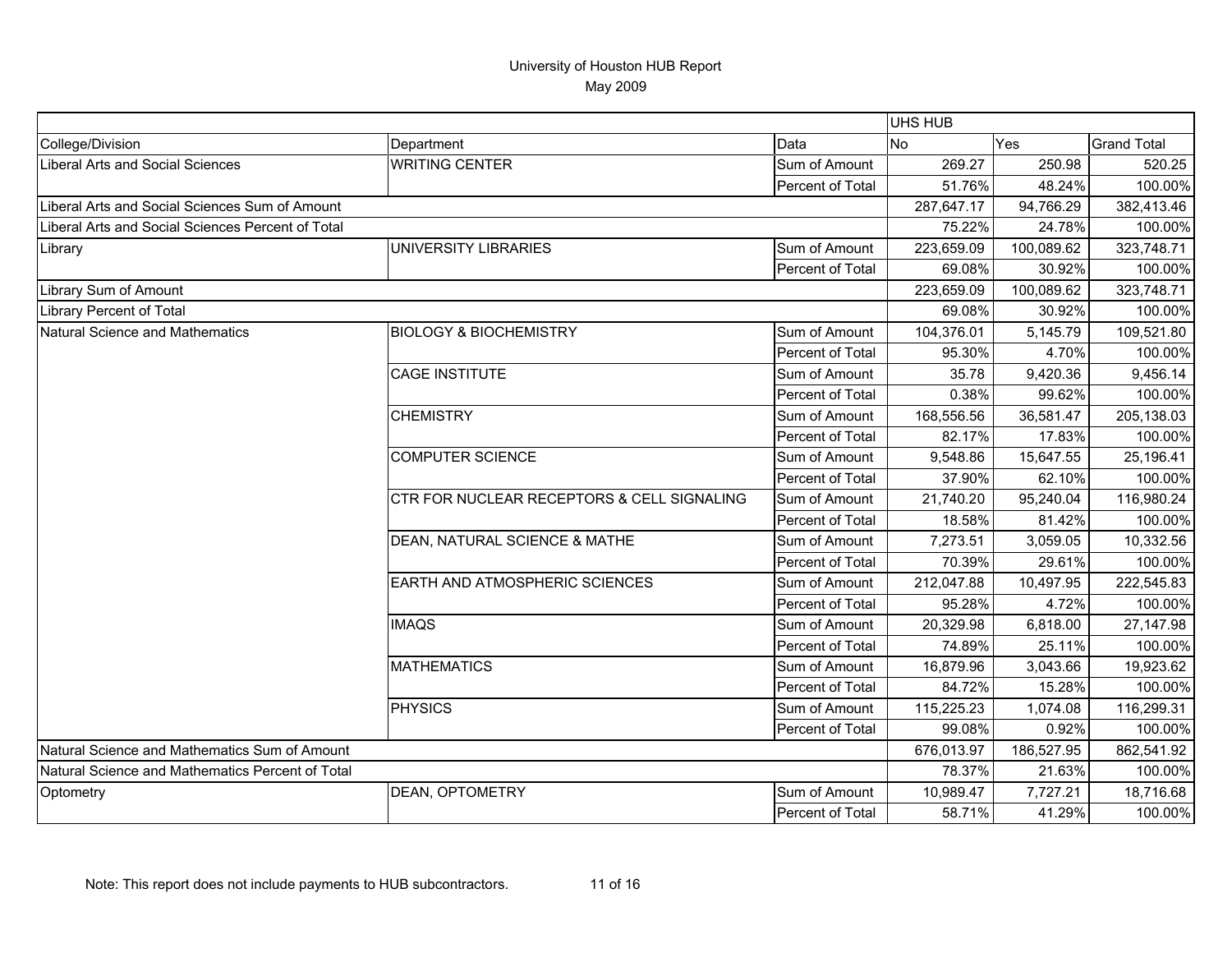|                            |                                |                  | <b>UHS HUB</b> |           |                    |
|----------------------------|--------------------------------|------------------|----------------|-----------|--------------------|
| College/Division           | Department                     | Data             | <b>No</b>      | Yes       | <b>Grand Total</b> |
| Optometry                  | OPT VISION SCIENCES            | Sum of Amount    | 17,592.52      | 1,455.62  | 19,048.14          |
|                            |                                | Percent of Total | 92.36%         | 7.64%     | 100.00%            |
|                            | <b>OPTOMETRY CLINIC</b>        | Sum of Amount    | 35,050.80      | 16,235.13 | 51,285.93          |
|                            |                                | Percent of Total | 68.34%         | 31.66%    | 100.00%            |
| Optometry Sum of Amount    |                                |                  | 63,632.79      | 25,417.96 | 89,050.75          |
| Optometry Percent of Total |                                |                  | 71.46%         | 28.54%    | 100.00%            |
| Pharmacy                   | CLINICAL PHARMACY & ADMINISTRA | Sum of Amount    | 30,296.81      | 703.47    | 31,000.28          |
|                            |                                | Percent of Total | 97.73%         | 2.27%     | 100.00%            |
|                            | DEAN, PHARMACY                 | Sum of Amount    | 30,472.45      | 27,452.15 | 57,924.60          |
|                            |                                | Percent of Total | 52.61%         | 47.39%    | 100.00%            |
|                            | PHARMACOLOGICAL & PHARMACEUTIC | Sum of Amount    | 96,618.38      | 646.25    | 97,264.63          |
|                            |                                | Percent of Total | 99.34%         | 0.66%     | 100.00%            |
| Pharmacy Sum of Amount     |                                |                  | 157,387.64     | 28,801.87 | 186,189.51         |
| Pharmacy Percent of Total  |                                |                  | 84.53%         | 15.47%    | 100.00%            |
| Research                   | ANIMAL CARE OPERATIONS         | Sum of Amount    | 12,832.36      | 5,368.83  | 18,201.19          |
|                            |                                | Percent of Total | 70.50%         | 29.50%    | 100.00%            |
|                            | CENTER FOR ADVANCED MATERIALS  | Sum of Amount    | 15,270.05      |           | 15,270.05          |
|                            |                                | Percent of Total | 100.00%        | 0.00%     | 100.00%            |
|                            | CENTER FOR MATERIALS CHEMISTRY | Sum of Amount    | 1,941.52       |           | 1,941.52           |
|                            |                                | Percent of Total | 100.00%        | 0.00%     | 100.00%            |
|                            | ENVIRONMENTAL INSTIT-HOUSTON   | Sum of Amount    | 772.99         |           | 772.99             |
|                            |                                | Percent of Total | 100.00%        | 0.00%     | 100.00%            |
|                            | <b>GRANTS AND CONTRACTS</b>    | Sum of Amount    | 375.23         | 99.49     | 474.72             |
|                            |                                | Percent of Total | 79.04%         | 20.96%    | 100.00%            |
|                            | HOUSTON COASTAL CENTER         | Sum of Amount    | 44.74          |           | 44.74              |
|                            |                                | Percent of Total | 100.00%        | 0.00%     | 100.00%            |
|                            | INSTITUTE FOR MOLECULAR DESIGN | Sum of Amount    | 37,662.58      |           | 37,662.58          |
|                            |                                | Percent of Total | 100.00%        | 0.00%     | 100.00%            |
|                            | INSTITUTE FOR SPACE SYSTEMS    | Sum of Amount    | 369.40         |           | 369.40             |
|                            |                                | Percent of Total | 100.00%        | 0.00%     | 100.00%            |
|                            | OFFICE OF TECHNOLOGY MANAGEMEN | Sum of Amount    | 40,387.62      | 194.15    | 40,581.77          |
|                            |                                | Percent of Total | 99.52%         | 0.48%     | 100.00%            |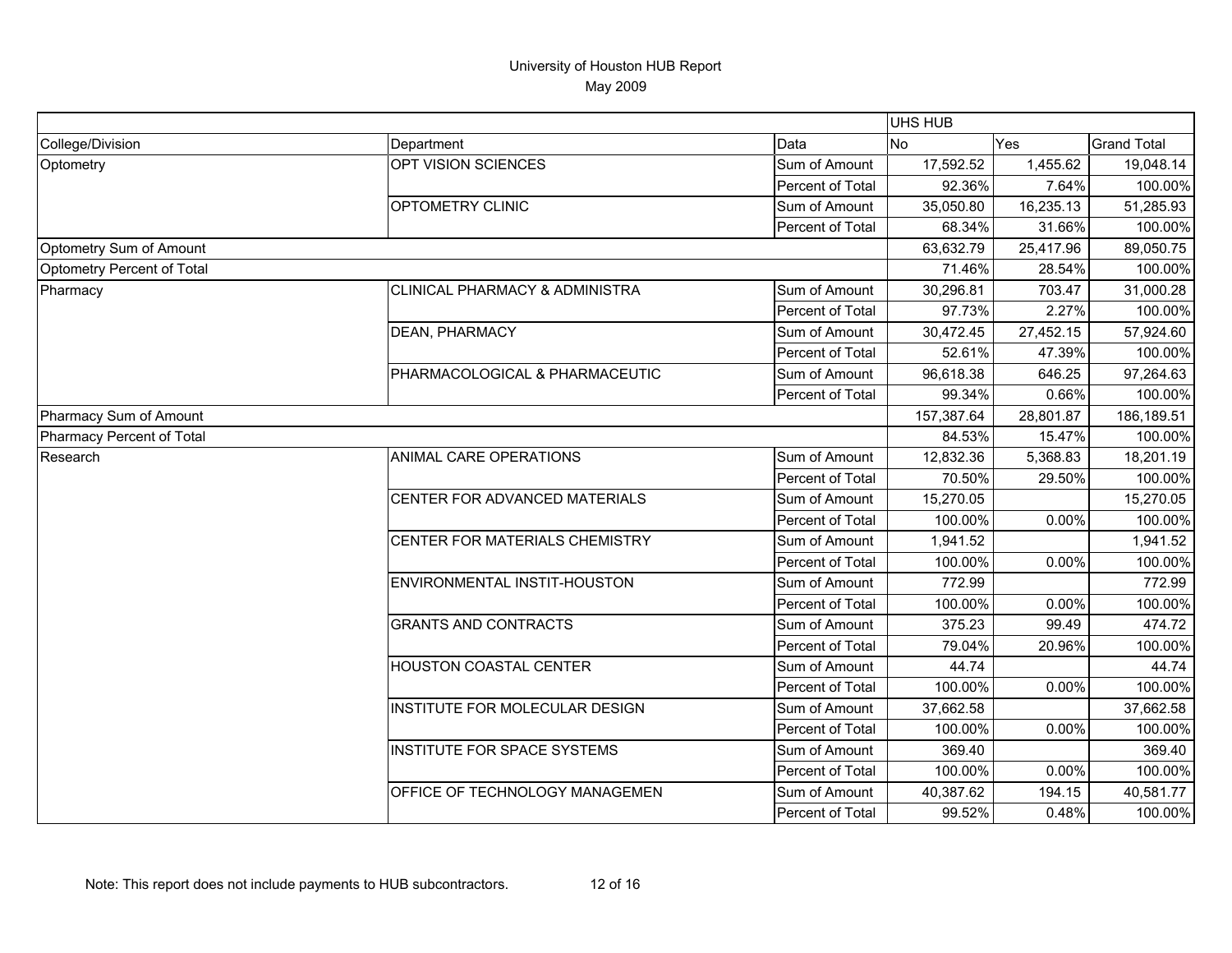|                           |                                         |                         | <b>UHS HUB</b> |           |                    |
|---------------------------|-----------------------------------------|-------------------------|----------------|-----------|--------------------|
| College/Division          | Department                              | Data                    | <b>No</b>      | Yes       | <b>Grand Total</b> |
| Research                  | RESEARCH DIVISION OFFICE                | Sum of Amount           | 3,498.73       | 3,724.63  | 7,223.36           |
|                           |                                         | Percent of Total        | 48.44%         | 51.56%    | 100.00%            |
|                           | <b>RESEARCH FINANCIAL SERVICES</b>      | Sum of Amount           | 2,352.93       | 27.96     | 2,380.89           |
|                           |                                         | Percent of Total        | 98.83%         | 1.17%     | 100.00%            |
|                           | <b>RESEARCH INFORMATION CENTER</b>      | Sum of Amount           | 2,447.46       | 2,982.22  | 5,429.68           |
|                           |                                         | Percent of Total        | 45.08%         | 54.92%    | 100.00%            |
|                           | RESEARCH POLICIES/COMPLIANCE/COMMITTEES | Sum of Amount           | 697.74         | 189.98    | 887.72             |
|                           |                                         | <b>Percent of Total</b> | 78.60%         | 21.40%    | 100.00%            |
|                           | <b>RESEARCH SERVICES</b>                | Sum of Amount           | 6,500.00       |           | 6,500.00           |
|                           |                                         | Percent of Total        | 100.00%        | 0.00%     | 100.00%            |
|                           | SPACE VACUUM EPITAXY CENTER             | Sum of Amount           | 347.59         |           | 347.59             |
|                           |                                         | Percent of Total        | 100.00%        | 0.00%     | 100.00%            |
|                           | SUPER CONDUCT & ADV MATERIALS           | Sum of Amount           | 2,000.00       |           | 2,000.00           |
|                           |                                         | Percent of Total        | 100.00%        | 0.00%     | 100.00%            |
|                           | <b>TCSUH</b>                            | Sum of Amount           | 57,799.94      | 4,226.38  | 62,026.32          |
|                           |                                         | Percent of Total        | 93.19%         | 6.81%     | 100.00%            |
|                           | <b>TIMES</b>                            | Sum of Amount           | 33,454.21      | 1,579.09  | 35,033.30          |
|                           |                                         | Percent of Total        | 95.49%         | 4.51%     | 100.00%            |
|                           | TX LEARNING/COMPUTATIONAL CTR           | Sum of Amount           | 45,069.54      | 9,182.44  | 54,251.98          |
|                           |                                         | Percent of Total        | 83.07%         | 16.93%    | 100.00%            |
| Research Sum of Amount    |                                         |                         | 263,824.63     | 27,575.17 | 291,399.80         |
| Research Percent of Total |                                         |                         | 90.54%         | 9.46%     | 100.00%            |
| <b>Student Affairs</b>    | <b>CAMPUS ACTIVITIES</b>                | Sum of Amount           | 59,363.20      | 5,090.13  | 64,453.33          |
|                           |                                         | Percent of Total        | 92.10%         | 7.90%     | 100.00%            |
|                           | <b>CAMPUS RECREATION</b>                | Sum of Amount           | 78,421.39      | 9,117.92  | 87,539.31          |
|                           |                                         | Percent of Total        | 89.58%         | 10.42%    | 100.00%            |
|                           | CENTER FOR STUDENTS W/DISABILI          | Sum of Amount           | 50,032.99      | 807.35    | 50,840.34          |
|                           |                                         | Percent of Total        | 98.41%         | 1.59%     | 100.00%            |
|                           | CHILD CARE CENTER                       | Sum of Amount           | 32,938.41      | 2,753.92  | 35,692.33          |
|                           |                                         | <b>Percent of Total</b> | 92.28%         | 7.72%     | 100.00%            |
|                           | COUNSELING AND PSYCH SVCS               | Sum of Amount           | 1,736.92       | 733.43    | 2,470.35           |
|                           |                                         | Percent of Total        | 70.31%         | 29.69%    | 100.00%            |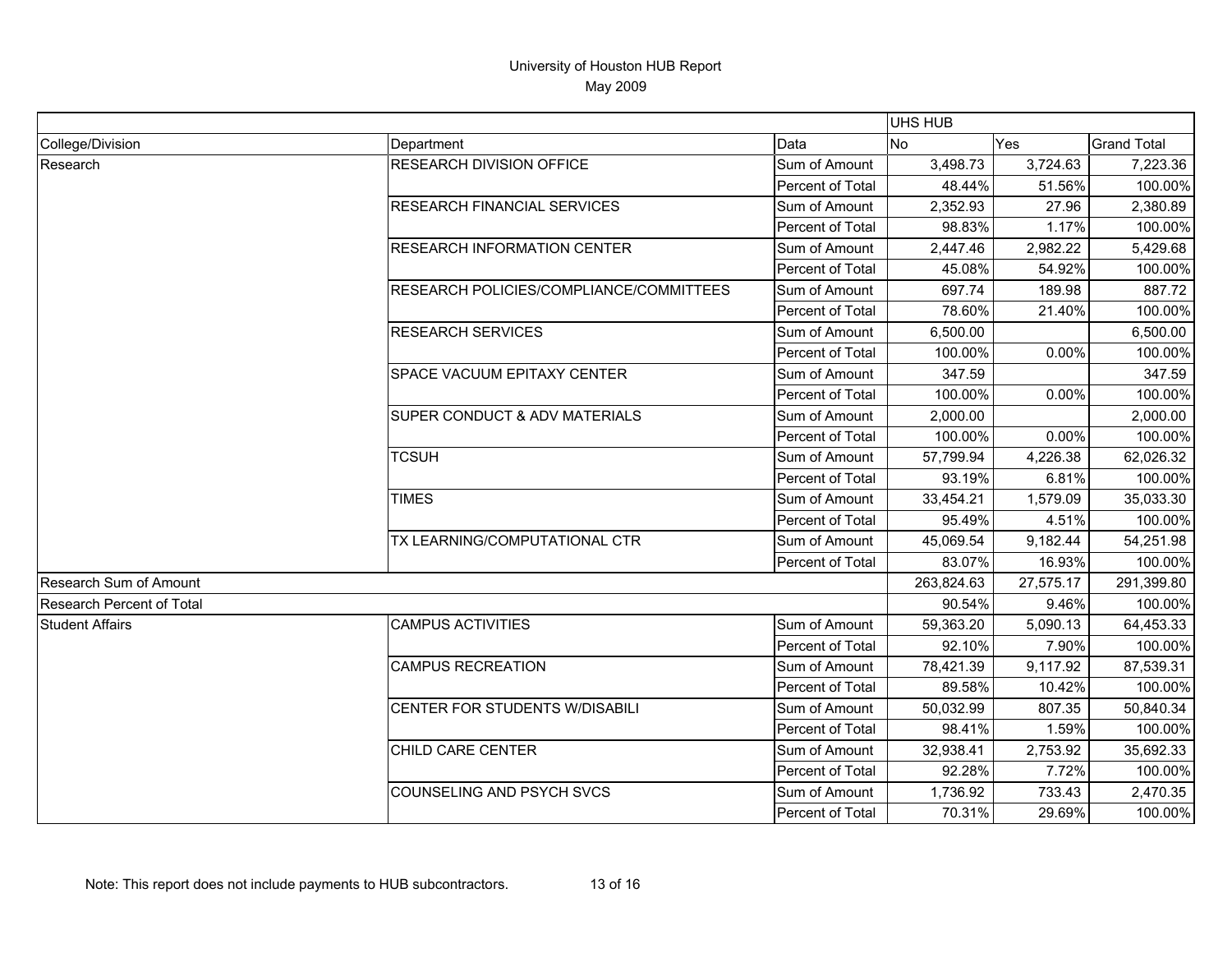|                                         |                                       |                         | <b>UHS HUB</b> |            |                    |
|-----------------------------------------|---------------------------------------|-------------------------|----------------|------------|--------------------|
| College/Division                        | Department                            | Data                    | No             | Yes        | <b>Grand Total</b> |
| <b>Student Affairs</b>                  | <b>DEAN OF STUDENTS</b>               | Sum of Amount           | 2,381.80       |            | 2,381.80           |
|                                         |                                       | Percent of Total        | 100.00%        | 0.00%      | 100.00%            |
|                                         | INT'L STUDENT & SCHOLAR SERVIC        | Sum of Amount           | 963.48         |            | 963.48             |
|                                         |                                       | Percent of Total        | 100.00%        | 0.00%      | 100.00%            |
|                                         | LEARNING AND ASSESSMENT SVCS          | Sum of Amount           | 150.00         | 842.47     | 992.47             |
|                                         |                                       | Percent of Total        | 15.11%         | 84.89%     | 100.00%            |
|                                         | LEARNING SUPPORT SERVICES             | Sum of Amount           | 995.43         | 1,112.54   | 2,107.97           |
|                                         |                                       | Percent of Total        | 47.22%         | 52.78%     | 100.00%            |
|                                         | <b>RELIGION CENTER</b>                | Sum of Amount           | 100.00         | 235.70     | 335.70             |
|                                         |                                       | Percent of Total        | 29.79%         | 70.21%     | 100.00%            |
|                                         | <b>RESIDENTIAL LIFE &amp; HOUSING</b> | Sum of Amount           | 287,321.19     | 7,578.12   | 294,899.31         |
|                                         |                                       | Percent of Total        | 97.43%         | 2.57%      | 100.00%            |
|                                         | <b>STUDENT AFFAIRS</b>                | Sum of Amount           | 4,373.90       | 6,976.73   | 11,350.63          |
|                                         |                                       | Percent of Total        | 38.53%         | 61.47%     | 100.00%            |
|                                         | <b>STUDENT HEALTH CENTER</b>          | Sum of Amount           | 9,802.07       | 5,928.89   | 15,730.96          |
|                                         |                                       | Percent of Total        | 62.31%         | 37.69%     | 100.00%            |
|                                         | <b>STUDENT PHARMACY</b>               | Sum of Amount           | 285.00         |            | 285.00             |
|                                         |                                       | Percent of Total        | 100.00%        | 0.00%      | 100.00%            |
|                                         | <b>STUDENT PUBLICATIONS</b>           | Sum of Amount           | 1,714.15       | 840.72     | 2,554.87           |
|                                         |                                       | Percent of Total        | 67.09%         | 32.91%     | 100.00%            |
|                                         | UNIVERSITY CAREER SERVICES            | Sum of Amount           | 1,604.65       | 6,376.45   | 7,981.10           |
|                                         |                                       | Percent of Total        | 20.11%         | 79.89%     | 100.00%            |
|                                         | UNIVERSITY CENTER                     | Sum of Amount           | 65,651.23      | 4,896.45   | 70,547.68          |
|                                         |                                       | Percent of Total        | 93.06%         | 6.94%      | 100.00%            |
|                                         | UNIVERSITY TESTING SERVICES           | Sum of Amount           | 4,015.05       | 169.68     | 4,184.73           |
|                                         |                                       | Percent of Total        | 95.95%         | 4.05%      | 100.00%            |
|                                         | <b>URBAN EXPERIENCE VPSA</b>          | Sum of Amount           |                | 2,478.94   | 2,478.94           |
|                                         |                                       | <b>Percent of Total</b> | 0.00%          | 100.00%    | 100.00%            |
|                                         | <b>VETERAN SERVICES</b>               | Sum of Amount           | 61.96          | 815.70     | 877.66             |
|                                         |                                       | Percent of Total        | 7.06%          | 92.94%     | 100.00%            |
| <b>Student Affairs Sum of Amount</b>    |                                       | 601,912.82              | 56,755.14      | 658,667.96 |                    |
| <b>Student Affairs Percent of Total</b> |                                       | 91.38%                  | 8.62%          | 100.00%    |                    |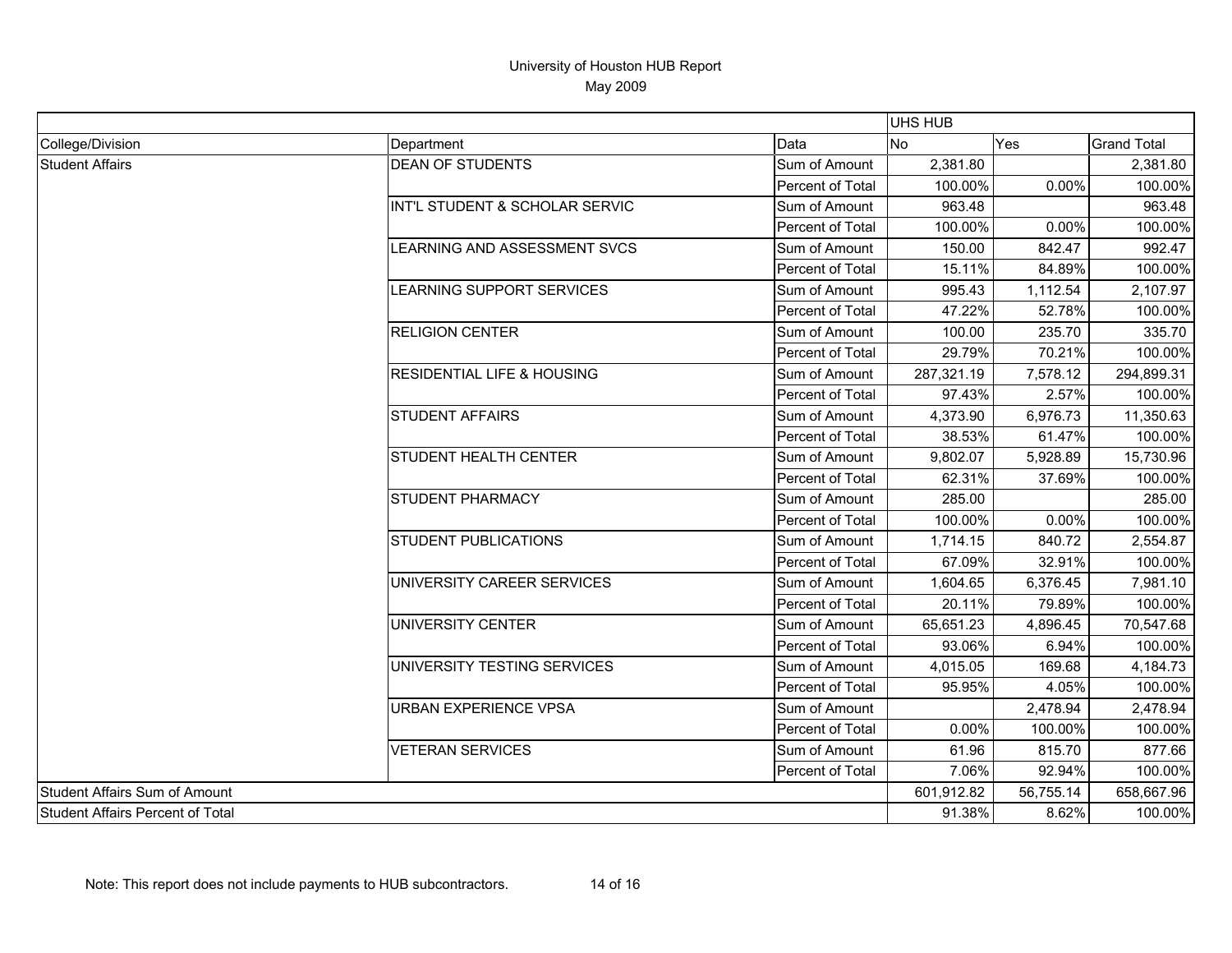|                                    |                                         |                  | UHS HUB   |          |                    |
|------------------------------------|-----------------------------------------|------------------|-----------|----------|--------------------|
| College/Division                   | Department                              | Data             | <b>No</b> | Yes      | <b>Grand Total</b> |
| Technology                         | CENTER FOR APPLIED TECHNOLOGY           | Sum of Amount    | 126.60    |          | 126.60             |
|                                    |                                         | Percent of Total | 100.00%   | 0.00%    | 100.00%            |
|                                    | CENTER FOR FUTURE OF HEALTH             | Sum of Amount    | 1,182.82  | 58.00    | 1,240.82           |
|                                    |                                         | Percent of Total | 95.33%    | 4.67%    | 100.00%            |
|                                    | CENTER FOR LIFE SCIENCES TECH           | Sum of Amount    | 544.28    |          | 544.28             |
|                                    |                                         | Percent of Total | 100.00%   | 0.00%    | 100.00%            |
|                                    | DEAN, TECHNOLOGY                        | Sum of Amount    | 7,963.96  | 6,070.56 | 14,034.52          |
|                                    |                                         | Percent of Total | 56.75%    | 43.25%   | 100.00%            |
|                                    | <b>ENGINEERING TECHNOLOGY</b>           | Sum of Amount    | 1,737.57  | 913.85   | 2,651.42           |
|                                    |                                         | Percent of Total | 65.53%    | 34.47%   | 100.00%            |
|                                    | HUMAN DEVELOP AND CONSUMER SCI          | Sum of Amount    | 4,171.64  | 906.29   | 5,077.93           |
|                                    |                                         | Percent of Total | 82.15%    | 17.85%   | 100.00%            |
|                                    | <b>INFORMATION &amp; LOGISTICS TECH</b> | Sum of Amount    | 12,123.10 | 547.81   | 12,670.91          |
|                                    |                                         | Percent of Total | 95.68%    | 4.32%    | 100.00%            |
|                                    | <b>TMAC</b>                             | Sum of Amount    | 6,733.47  |          | 6,733.47           |
|                                    |                                         | Percent of Total | 100.00%   | 0.00%    | 100.00%            |
| Technology Sum of Amount           |                                         |                  | 34,583.44 | 8,496.51 | 43,079.95          |
| <b>Technology Percent of Total</b> |                                         |                  | 80.28%    | 19.72%   | 100.00%            |
| <b>University Advancement</b>      | ADVANCEMENT INFORMATION SVCS            | Sum of Amount    |           | 1,628.73 | 1,628.73           |
|                                    |                                         | Percent of Total | 0.00%     | 100.00%  | 100.00%            |
|                                    | <b>ANNUAL GIVING</b>                    | Sum of Amount    | 40,509.61 | 894.36   | 41,403.97          |
|                                    |                                         | Percent of Total | 97.84%    | 2.16%    | 100.00%            |
|                                    | <b>CREATIVE SERVICES</b>                | Sum of Amount    | 150.43    | 3,226.11 | 3,376.54           |
|                                    |                                         | Percent of Total | 4.46%     | 95.54%   | 100.00%            |
|                                    | <b>DEVELOPMENT</b>                      | Sum of Amount    | 4,003.50  | 1,900.23 | 5,903.73           |
|                                    |                                         | Percent of Total | 67.81%    | 32.19%   | 100.00%            |
|                                    | <b>DEVELOPMENT RESEARCH</b>             | Sum of Amount    | 13.22     |          | 13.22              |
|                                    |                                         | Percent of Total | 100.00%   | 0.00%    | 100.00%            |
|                                    | <b>DONOR &amp; ALUMNI RECORDS</b>       | Sum of Amount    | 506.75    |          | 506.75             |
|                                    |                                         | Percent of Total | 100.00%   | 0.00%    | 100.00%            |
|                                    | <b>EXTERNAL COMMUNICATIONS</b>          | Sum of Amount    | 148.54    | 82.04    | 230.58             |
|                                    |                                         | Percent of Total | 64.42%    | 35.58%   | 100.00%            |